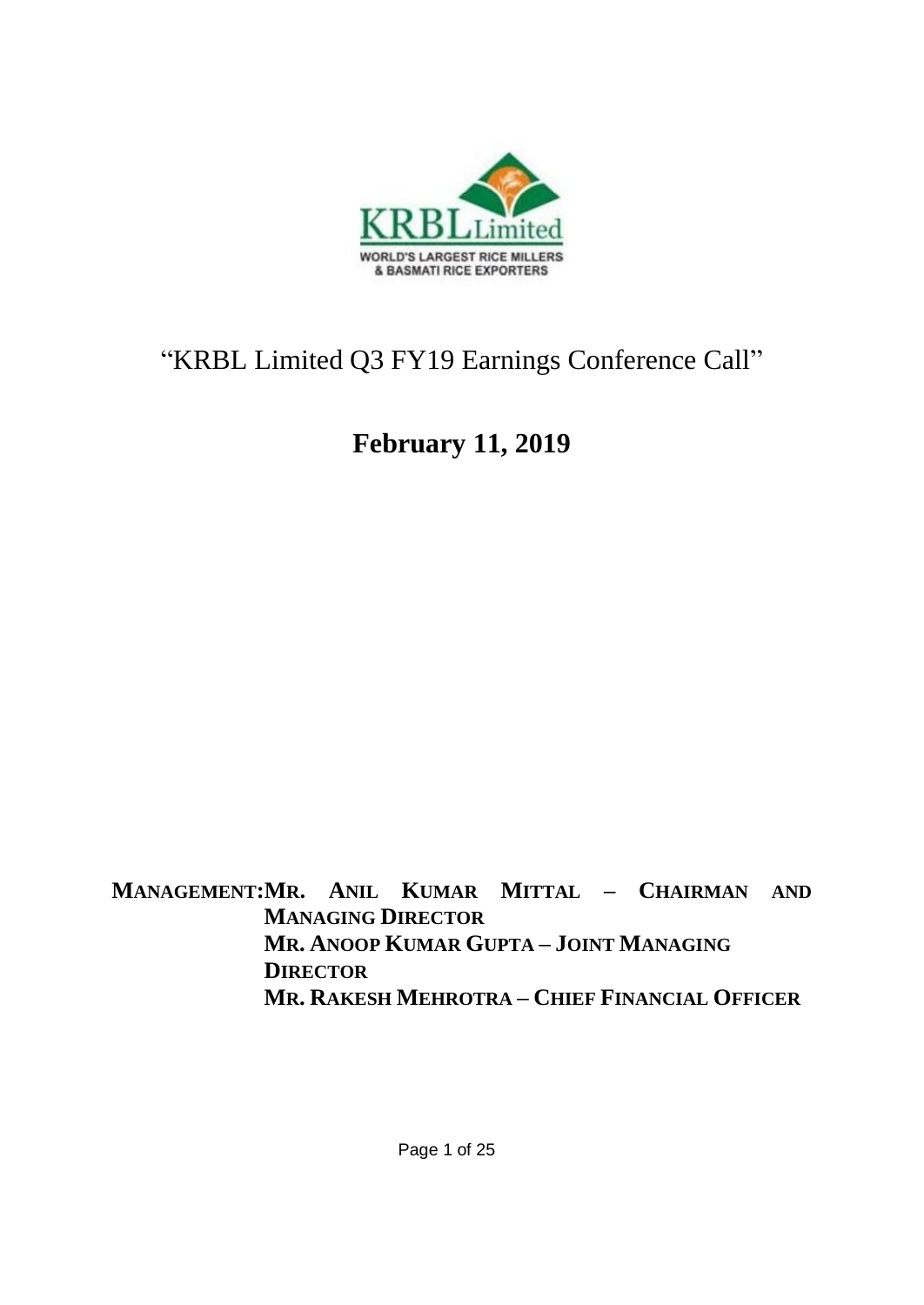

| <b>Moderator:</b>       | Ladies and gentlemen, good day and welcome to KRBL Limited Q3 FY19 Earnings<br>Conference Call, hosted by Ambit Capital. As a reminder, all participant lines will be in the<br>listen-only mode and there will be an opportunity for you to ask questions after the<br>presentation concludes. Should you need assistance during the conference call, please signal an<br>operator by pressing '*' then '0' on your touchtone telephone. Please note that this conference<br>is being recorded. I would now like to hand the conference over to Mr. Amandeep Singh from<br>Ambit Capital. Thank you and over to you, sir.                                                                           |
|-------------------------|------------------------------------------------------------------------------------------------------------------------------------------------------------------------------------------------------------------------------------------------------------------------------------------------------------------------------------------------------------------------------------------------------------------------------------------------------------------------------------------------------------------------------------------------------------------------------------------------------------------------------------------------------------------------------------------------------|
| <b>Amandeep Singh:</b>  | Thank you, Denise. Good afternoon, ladies and gentlemen. On behalf of Ambit Capital, we<br>welcome you all to the Q3 FY19 Earnings Call of KRBL Limited. We have with us Mr. Anil<br>Kumar Mittal – Chairman and Managing Director; Mr. Anoop Kumar Gupta – Joint Managing<br>Director; and Mr. Rakesh Mehrotra - Chief Financial Officer of the company.<br>Now, I hand over the call to Mr. Rakesh for opening comments. Post which, we can set the                                                                                                                                                                                                                                                |
| <b>Rakesh Mehrotra:</b> | floor open for questions and answers. Thank you and over to you, sir.<br>Good afternoon. It is my pleasure to welcome all stakeholders to a discussion on Q3 and nine                                                                                                                                                                                                                                                                                                                                                                                                                                                                                                                                |
|                         | months FY19 performance of KRBL Limited. A detailed investor presentation is available on<br>the stock exchange and on our website for your easy reference.                                                                                                                                                                                                                                                                                                                                                                                                                                                                                                                                          |
|                         | Let me begin with the quarter three of FY19.                                                                                                                                                                                                                                                                                                                                                                                                                                                                                                                                                                                                                                                         |
|                         | The revenue from operations increased by 19.5% year-on-year to Rs. 936 crores. The demand<br>for basmati rice remains strong in India. Overall, company has achieved 7% year-on-year<br>volume growth on back of a strong focus on branding, customer engagement and strengthened<br>distribution network. The company has spent around 2% of sales on ad and promotional<br>expenses during the quarter. Realization per metric ton was up by 14% year-on-year. This is a<br>strong increase and realization per metric ton a was result of multiple factors, such as superior<br>product mix comprising of high-end brands, rise in US dollar rate and increase in prices in the<br>export market. |
|                         | EBITDA stood at Rs. 209 crores, a 13% year-over-year increase. EBITDA margins declined<br>marginally to 22.3%, down 130 basis points due to rise in cost of materials. The profit before<br>tax was Rs. 165 crores, slightly lower than same period last year. Finance costs rose on<br>account of several reasons, including higher average working capital loan utilization, notional<br>Page 2 of 25                                                                                                                                                                                                                                                                                              |

**KRBL Limited, Regd.office: 5190, Lahori Gate, Delhi - 110 006, INDIA.**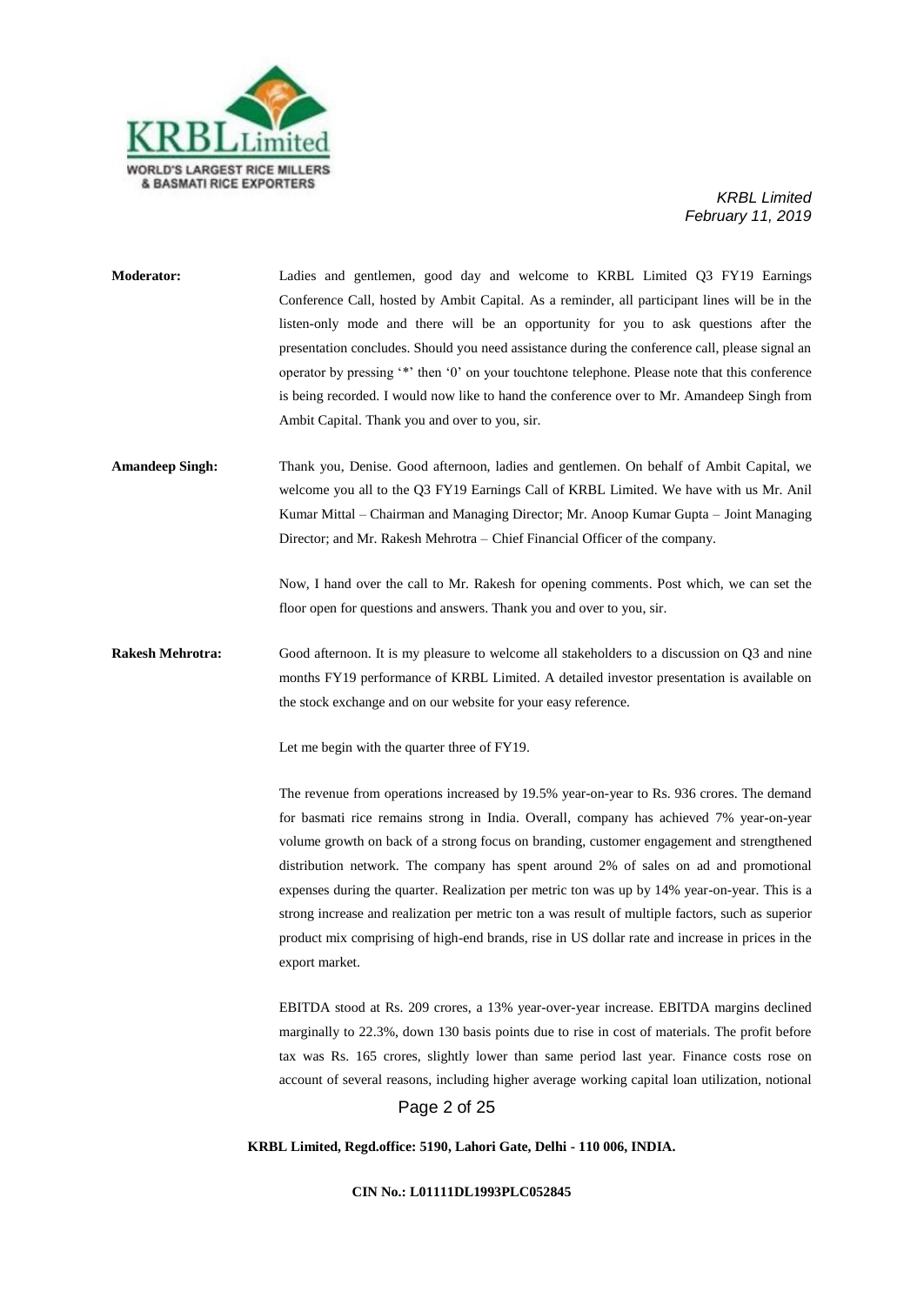

loss on Forex fluctuation on foreign currency, short-term loan and marginal increase in the rate of interest as compared to same period last year.

Profit after tax stood at Rs. 108 crores, a decline of 13% as compared to same period last year. The lower PAT is mainly on account of Forex fluctuation loss of Rs. 17 crores shown in the interest cost vis-à-vis M2M gain of Rs. 13 crores in the same period last year. Thus, having total impact of Rs. 30 crores and one-time power income of Rs. 12 crores in the previous year, which is not there in the current year. The effective tax rate has increased for the company as it is not investing in any wind / solar power plants for the last two years.

Moving to nine months period of FY19 performance.

Revenue from operations grew by 23.3% year-on-year to Rs. 2,924 crores. EBITDA stood at Rs. 633 crores, up 4% year-on-year. EBITDA margins stood at 21.6%, a decline of 400 basis points, which can be attributed to bulk tender sales having lesser margin as compared to other export sales. However, we would like to highlight that during the current nine months period of FY19, company has achieved the highest ever Revenue, EBITDA, PBT and PAT in value terms. The profit after tax for the nine months period stood at Rs. 367 crores.

Moving on to the balance sheet. I would like to take this opportunity to explain how the debt moves through the year. We have very little long-term debt. Most of the debt is working capital loans. The net debt starts rising with the commencement of procurement of paddy at the beginning of quarter three every year and becomes insignificantly low by September of the next year. This is a cycle which results into near zero debt by September every year for the company. The inventory days follows the above trend.

Page 3 of 25 Moving into additional disclosure we made in our stock exchange filings along with our results - the company has received a demand notice under Section 153A of the Income-tax Act, 1961, with respect to assessment year 2010-2011 to 2016-2017, amounting to Rs. 757.44 crores and interest thereon of Rs. 511.76 crores. The demand is on the back of additions of Rs. 2,220.79 crores made by the department to the total income of the company for the said year. The majority of the additions are on account of disallowance, under Section 40 A(3) of Income-tax Act, 1961, for paddy purchases from the farmers. We would like to mention that the above paddy purchase has been duly disclosed in the books of accounts for respective year and has also been accepted in the assessment proceedings of the respective years. We would like to elaborate that all the purchases of paddy were made on the platform of the UP Mandi Samiti

**KRBL Limited, Regd.office: 5190, Lahori Gate, Delhi - 110 006, INDIA.**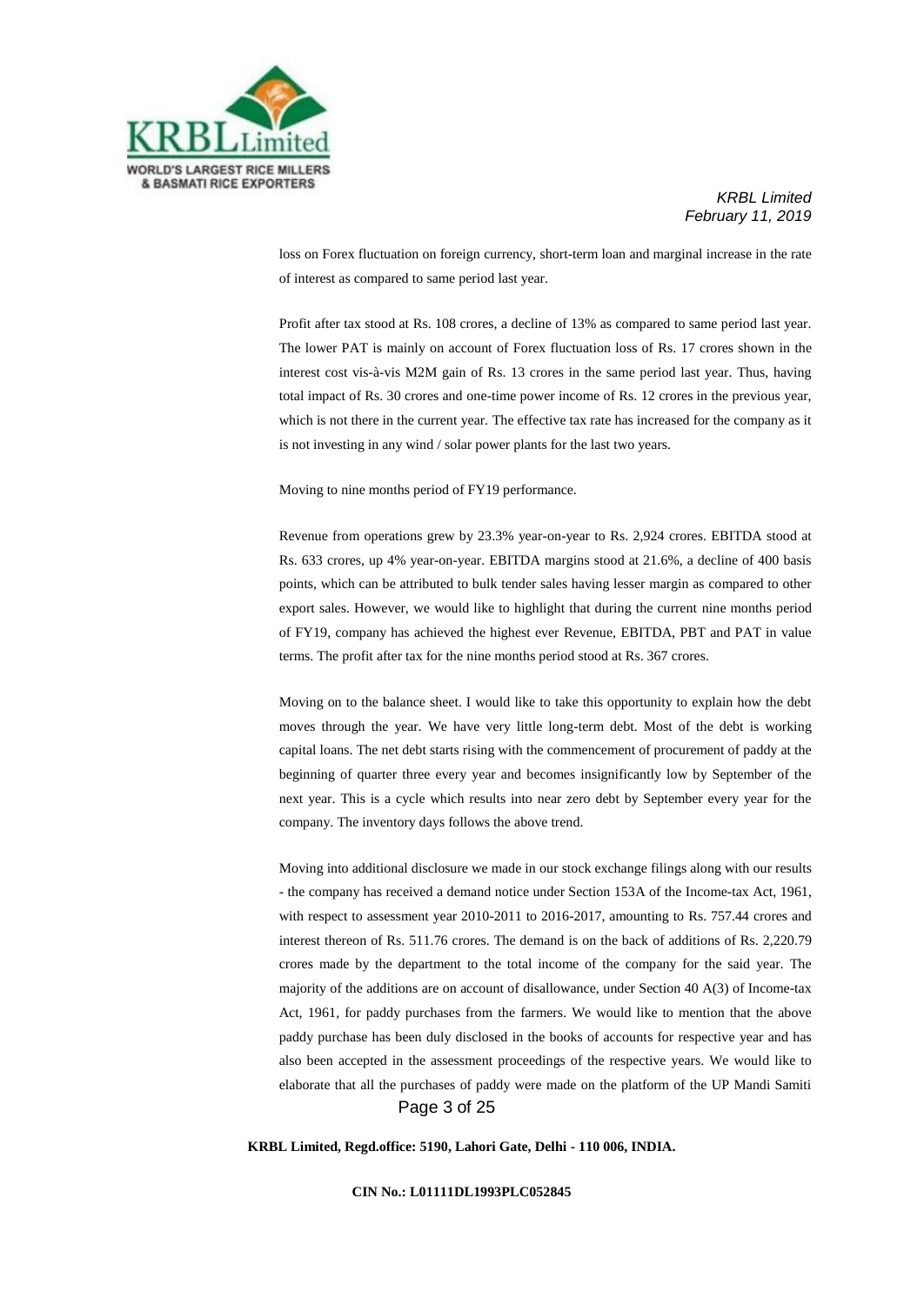

Yard as per the prevalent law in UP where the farmer can sell and the factory owners can purchase paddy only in the Mandi Samiti Campus. The Mandi Samiti officials have also confirmed the same to the Income Tax department.

Since it is mandatory for all farmers to sell their agriculture produce in the platform of Mandi Samiti yard, the paddy purchased by the company could only be from the farmers. No evidence has been brought on record by the IT department for the alleged breach of law by the company or the farmers or even by Mandi Samiti government officials. No reason has been given in the assessment order on disallowing the practice, which is prevalent for decades.

The company had filed writ petition before the Honorable High Court at New Delhi seeking its intervention and Honorable High Court has ordered that no course of action shall be taken against the company to enable legal remedies in accordance with the applicable law. The company has been paying all taxes promptly and is taking all the necessary legal steps to defend the case. We would like to reiterate that based on the considered legal opinions, the management is confident that it has a strong case in favor and this demand will be scrapped at appellate level as it is erroneous and has no basis.

I would like to conclude by saying that we are excited about the long-term growth opportunity for our business, driven by strong industry dynamics for rice industry, KRBL's strong brand positioning, manufacturing, distribution strength and integrated business model.

With this, I now open the floor for questions.

**Moderator:** Thank you very much. Ladies & gentlemen, we will now begin the question-and-answer session. We take the first question from the line of Rajat Khera from Smart Equity. Please go ahead.

**Rajat Khera:** Just one small question, sir. The additions made by the Income Tax department was approximately Rs. 2,200 crores. Out of that I think your press notes says that only about Rs. 2,000 crores pertain to the purchase additions. What was the remaining additions about, is there any detail given?

**Anoop Kumar Gupta:** Yes. It is Rs. 1,995 crores on the purchase amount, and the balance is Rs. 162 crores are in respect of disallowance of purchases of rice, alleging unverifiable purchases. And this is only on guesswork and summarizes. It is on some purchase of rice, they say it is unverifiable.

## Page 4 of 25

#### **KRBL Limited, Regd.office: 5190, Lahori Gate, Delhi - 110 006, INDIA.**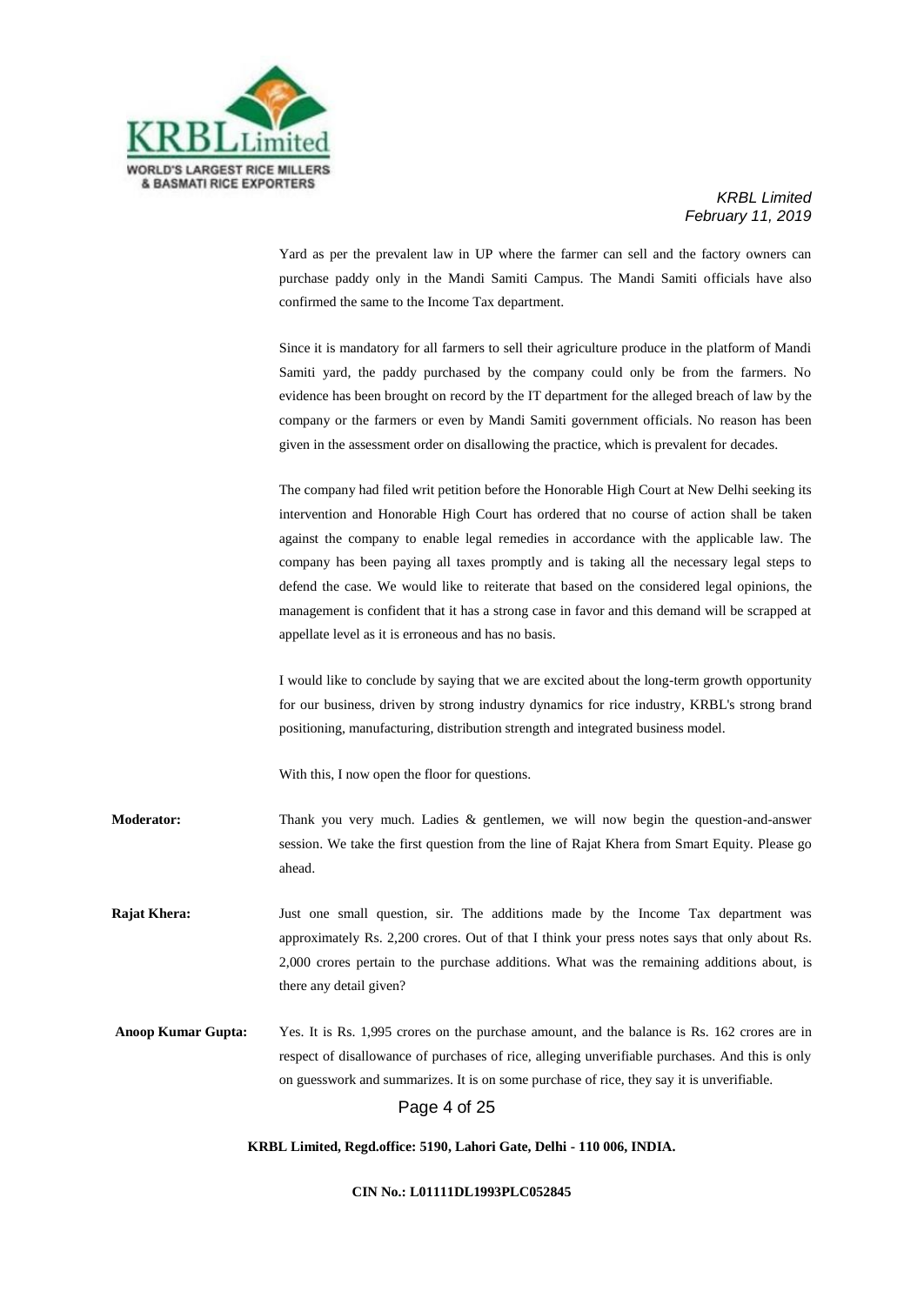

**Rajat Khera:** Okay. Is the management confident of only this Rs. 2,000 crores addition, or is it also confident of the remaining Rs. 200 crores addition?

**Anoop Kumar Gupta:** We are confident that it will be 0 because all the additions don't have any legal standing.

**Moderator:** Thank you. We take the next question from the line of Varun Goenka from Reliance Capital. Please go ahead.

- **Varun Goenka:** Main question around the difference between our sales growth, our revenue growth and EBITDA growth. So, for example, we have done some large ad spend this quarter. If you could explain the key differences here of why the EBITDA growth is much slower than sales growth? Their ad spends or anything else that is...
- **Anoop Kumar Gupta:** You see, as already told by CFO, why the EBITDA growth is less being mainly because of the Indian Accounting standards (IND-AS). The difference in interest is almost Rs. 30 crores. There was a gain of Rs. 13 crores, if you talk of year-on-year quarter. And this time there is a loss of Rs. 17 crores. So, there is a difference of Rs. 30 crores only on the account of interest. And number two, there was a gain of Rs. 12 crores in the power. And there is about Rs. 8 crores difference in the taxation rates. So, in total about Rs. 50 crores money, there is a difference between year-on-year results. So, EBITDA, if you talk in real term, according to me EBITDA is higher than the year-on-year quarter.

**Varun Goenka:** Yes. Sir just one thing here, power business, Rakesh-ji said there was some onetime income last quarter. So how was that onetime income versus, so what is our run rate to quarter...

**Anoop Kumar Gupta:** Actually, it is in 2015-2016 we had put up a plant in Maharashtra. And there was some problem with Suzlon, they could not sign the PPA. So, we have claimed the amount of Rs. 12 crores from Suzlon because for one year my machine was sitting idle. So, we were able to claim that Rs. 12 crores in last year y-on-y. So that was a onetime income.

**Varun Goenka:** Okay. Right. And on ad spend, we spent around 2% of sales this quarter. But for the nine months and for the last year, how much we have done on ad spend, if you can give us some idea?

**Anoop Kumar Gupta:** Generally, you see my budget is between 2% to 2.6%. This is my budget. But annual budget is 2.5%. We will end the year with 2.5%.

Page 5 of 25

**KRBL Limited, Regd.office: 5190, Lahori Gate, Delhi - 110 006, INDIA.**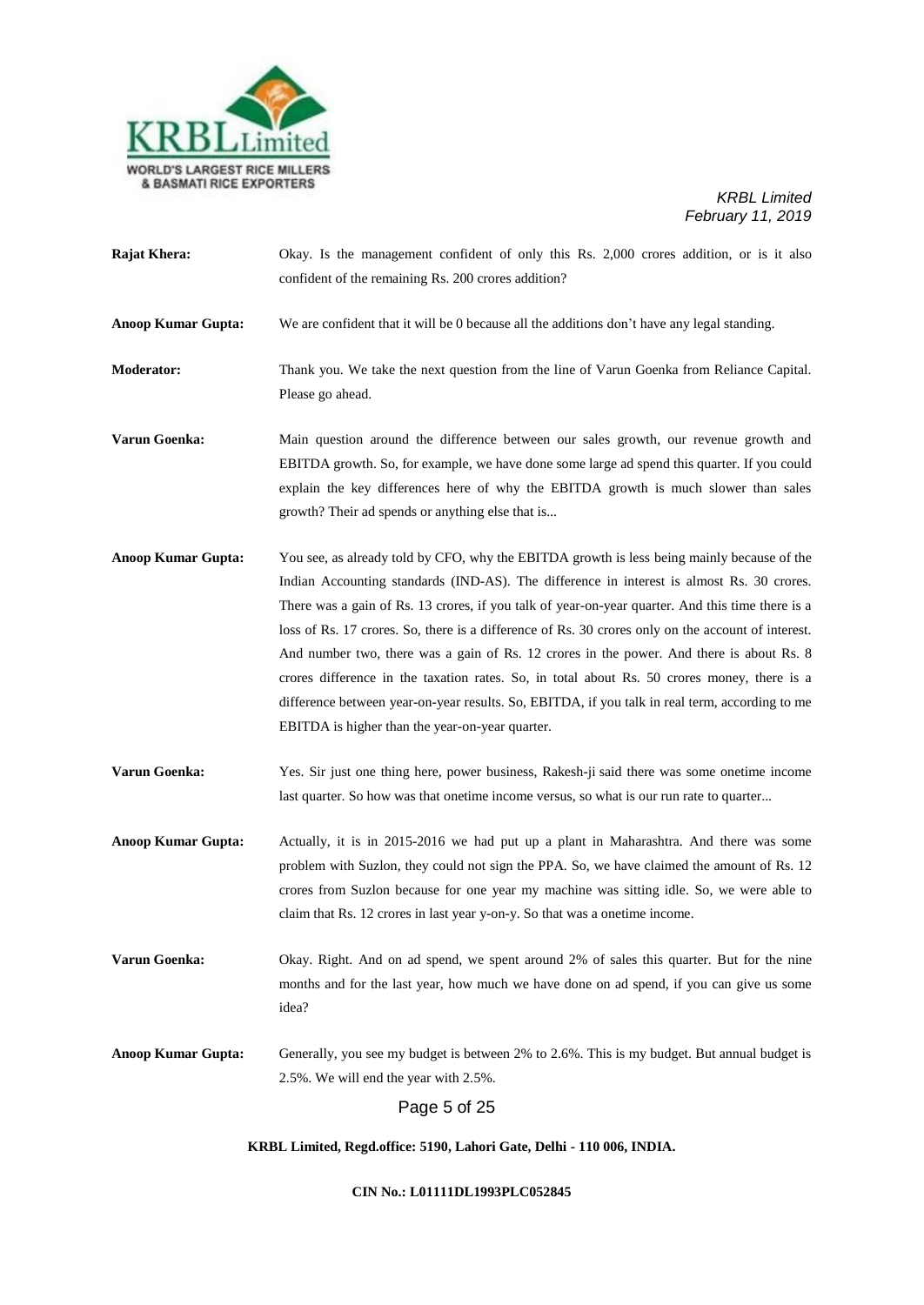

| Varun Goenka:             | Okay. So, there is no one-time ad investment this year, in this quarter?                                                                                                                                                                                                                                                                                                                                                                                              |
|---------------------------|-----------------------------------------------------------------------------------------------------------------------------------------------------------------------------------------------------------------------------------------------------------------------------------------------------------------------------------------------------------------------------------------------------------------------------------------------------------------------|
| <b>Rakesh Mehrotra:</b>   | There is no one time ad spend kind of thing. Only thing is we are doing ad on regular basis. In<br>some quarter it is a little on the higher side and in some quarter it may be less.                                                                                                                                                                                                                                                                                 |
| Varun Goenka:             | But Rakesh-ji, what was it last year same quarter, if you have some number?                                                                                                                                                                                                                                                                                                                                                                                           |
| <b>Rakesh Mehrotra:</b>   | I don't have the ready number, but it was almost same.                                                                                                                                                                                                                                                                                                                                                                                                                |
| Varun Goenka:             | Okay. My main thing now on Q4, do we have any large export order in hand or some outlook<br>on the export orders for Q4, if some outlook can be given, sir?                                                                                                                                                                                                                                                                                                           |
| <b>Anil Kumar Mittal:</b> | We have very good orders in hand, and we are expecting a robust result in Q4. And actually,<br>one of the shipments we were expecting it might take place in December, but since the LC<br>could not be opened, so we have to ship that turnover in January. But in the last quarter, it will<br>be very good numbers with very good results.                                                                                                                         |
| Varun Goenka:             | Okay. But sir, what is driving our export realization such as large jump in export realization?                                                                                                                                                                                                                                                                                                                                                                       |
| <b>Anil Kumar Mittal:</b> | There were two reasons, so we got the premium quality orders more than the normal segment.<br>That was one reason. And other reason was of that during October to December, the third<br>quarter, the paddy prices started jumping up from October onwards. So, when that was in the<br>season the paddy prices jump, we get a little advantage in the prices because it is correlated<br>with their new crop, new paddy, so we immediately increase our prices also. |
| Varun Goenka:             | Okay. Just one request, sir. Earlier you were giving our inventory data, our inventory cost,<br>finished and paddy, maybe we could continue to give that data, it will really help us.                                                                                                                                                                                                                                                                                |
| <b>Rakesh Mehrotra:</b>   | I have the numbers, should I give it?                                                                                                                                                                                                                                                                                                                                                                                                                                 |
| Varun Goenka:             | I will take it off-line, Rakesh-ji.                                                                                                                                                                                                                                                                                                                                                                                                                                   |
| <b>Rakesh Mehrotra:</b>   | Or you can send me a mail, Varun, I will send you back.                                                                                                                                                                                                                                                                                                                                                                                                               |
| <b>Moderator:</b>         | Thank you. We take the next question from the line of Viraj Mehta from Equirus PMS. Please<br>go ahead.                                                                                                                                                                                                                                                                                                                                                               |
|                           | Page 6 of 25                                                                                                                                                                                                                                                                                                                                                                                                                                                          |

# **KRBL Limited, Regd.office: 5190, Lahori Gate, Delhi - 110 006, INDIA.**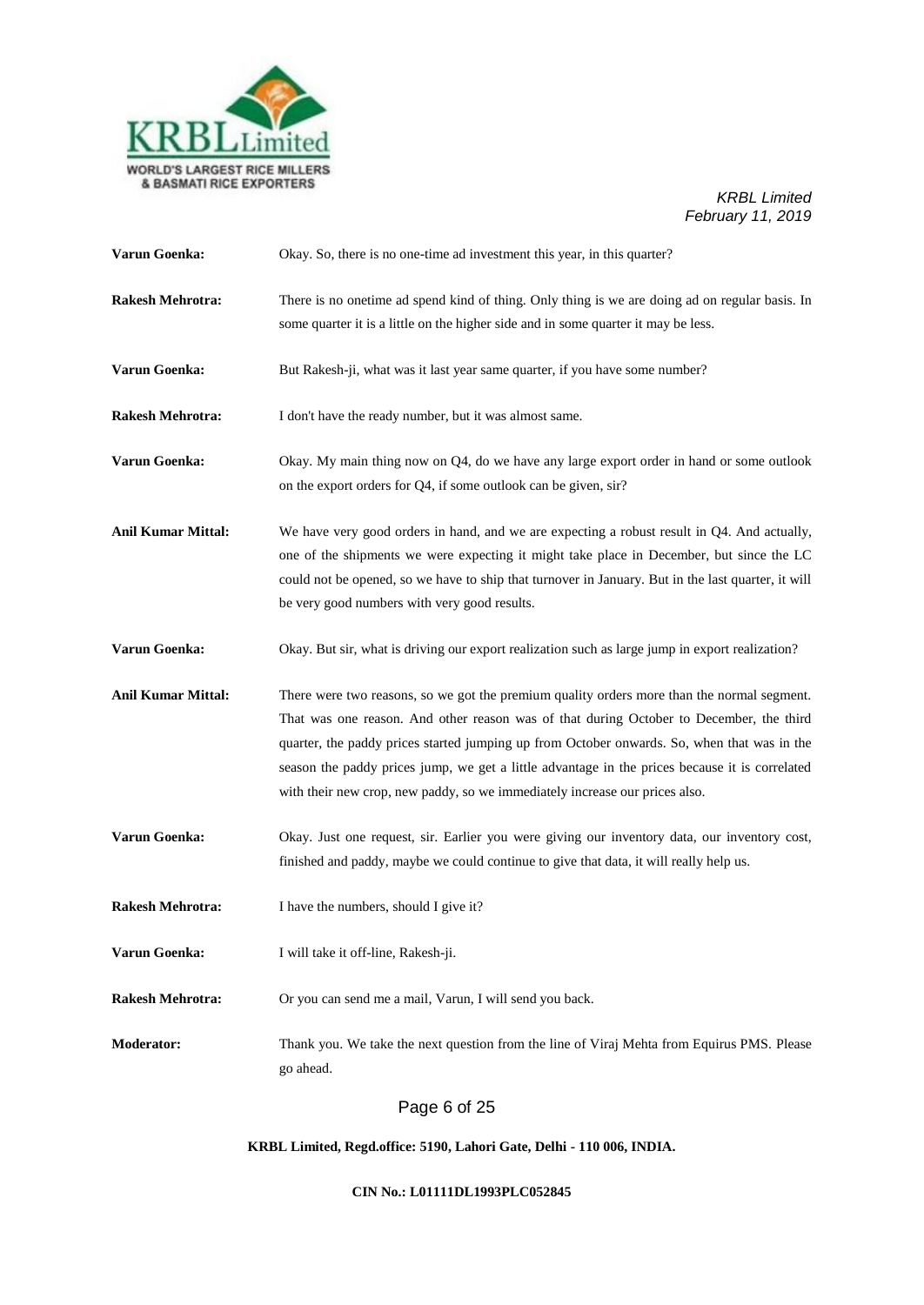

- **Viraj Mehta:** Sir, my question was majorly regarding what is the cost of inventory for both paddy and for rice currently?
- **Rakesh Mehrotra:** Our cost is Rs. 33,485 per metric ton for the paddy. And for rice is Rs. 46,905 per metric ton.
- **Viraj Mehta:** Okay. And as far as this demand from Income Tax is concerned, are we going to see anything, any write-offs on the P&L in the near term? Or you believe it is completely frivolous and we do not need to make any provisions?
- **Anoop Kumar Gupta:** No, we don't need to make any provision. We have taken the opinion from our statutory auditors, which is Walker Chandiok  $&$  Co LLP and we do not have to pay anything, we just have to pay till 31st March only Rs. 50 crores, and that will be shown as...
- **Rakesh Mehrotra:** Advanced tax under protest.
- **Anoop Kumar Gupta:** Advanced tax under protest.
- **Viraj Mehta:** Okay. And sir, as far as growth, if I look at India's volume growth in basmati exports this year, as can be seen we have seen considerable market share increase in exports. What will be our current market share in exports?
- Page 7 of 25 **Anil Kumar Mittal:** See, normally I tell you, there are two, three bottlenecks in export. One is in Europe, the exports to Europe are very, very slow compared to 2017-2018 and 2018-2019, I think the total exports to Europe will be just 40% or 35%. And presently there are no exports to Europe and everybody is concerned. And that market was of 300,000 tons for India. And for KRBL, that market was around 40,000 tons for brown rice. But let me tell you, profit wise that was not a very big profit center. The profits were very low, but we were interested and we were in that business because Europe remained a prestigious business. And everybody used to say why KRBL is not active in Europe, that was one reason. So that 300,000 tons was that loss. Another loss which came through the business was of Iran. Iran from July**-** September up to December, they never purchased anything because of the sanctions. Now, Iran sanctions have been opened up, up to 5th of May 2019, and we have a surplus of \$10 billion from Iran to export anything. So, Indian government and Iranian government, both are interested that this business should increase. So, from 1st of January the business has started moving to Iran. That is one thing. But we lost the business of three to four months. That is number two. Number three, there used to be every year a growth of about 6% in the global arena, every year the market used to jump

**KRBL Limited, Regd.office: 5190, Lahori Gate, Delhi - 110 006, INDIA.**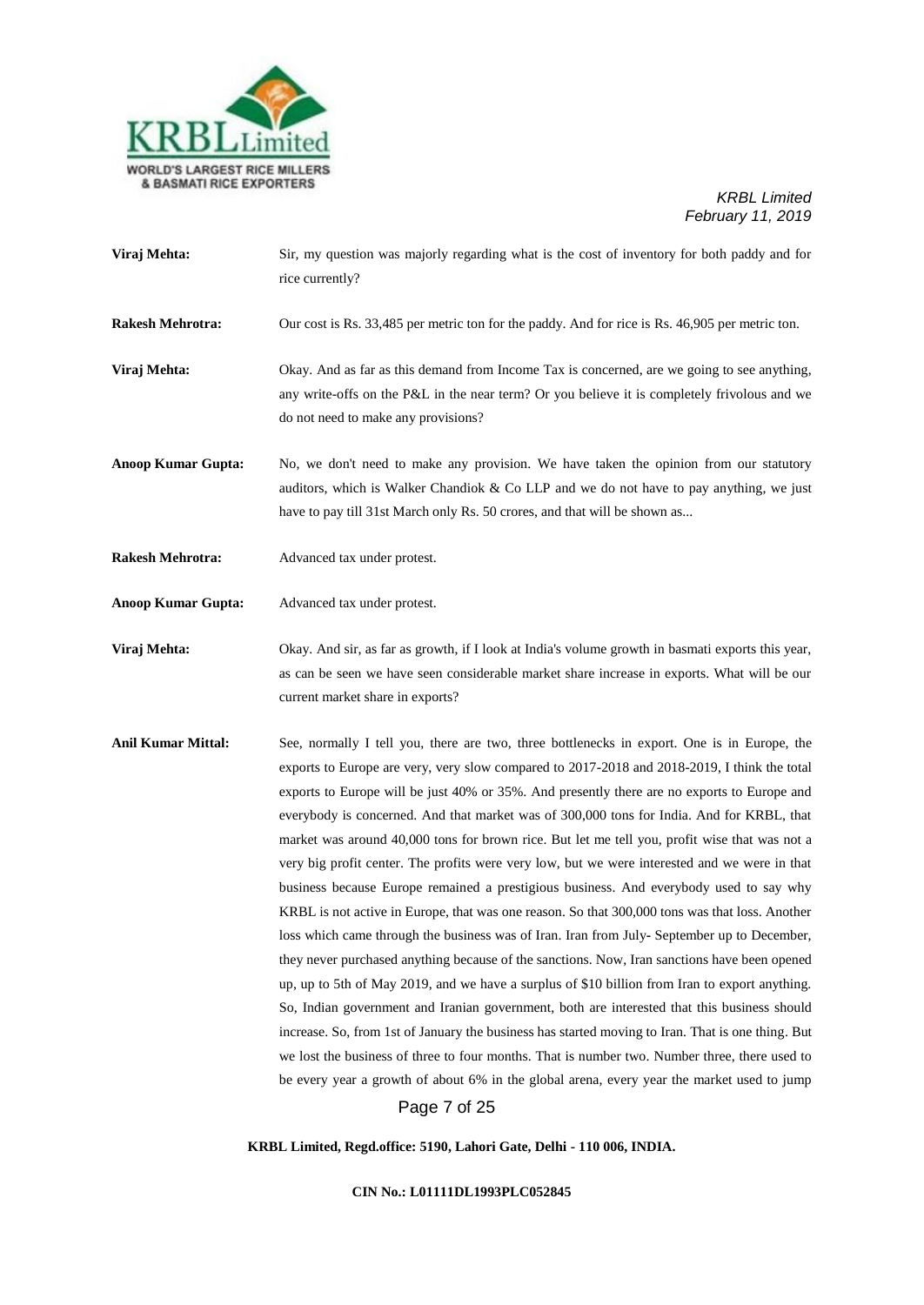

6%. But recently, because of problems in Syria, in many Middle East countries, including Yemen and all, that has also affected the exports. Besides, there has been lot of expatriates which have left these countries, including Saudi, Doha these countries. So, the growth which used to come 6% every year might not be seen this year. So, these are the two, three reasons. But touchwood, as far as KRBL is concerned we will cross everything. Our EBITDA will also be much improved over the last year. Our quantum's will also be improved, and our top line, bottom line will also be improved.

- **Viraj Mehta:** Okay. And sir, because of the general market sentiment plus there are several allegations against the company, which are not true in your opinion, the stock price of the company is at a very attractive level for both to consider a buyback. And in the past in the media interaction you have said that you have considered, but there has just not been any firm decision on this by the board and the promoters. Is there any change of view in that now?
- **Anil Kumar Mittal:** See, we have discussed this matter internally and every member has a different opinion. But I am quite confident that in the next board meeting, which will happen in the first quarter of the year, we may take some decision on this issue.
- **Moderator:** Thank you. We take the next question from the line of Jaspreet Singh from VA Capital. Please go ahead.
- **Jaspreet Singh:** I just want to understand, the Delhi government had approved Swaminathan Committee report, which apparently feels that cost of paddy should be C2 plus 50%. So, do you envisage the same thing to be happening in Punjab and Haryana? Because apparently a lot of political organizations are creating noises out there. Now that's question number one.
- **Anil Kumar Mittal:** Jaspreet, let me tell you, basmati rice is out of the ambit of any type of controls of the government. It is non-basmati rice and other cereals which government procures and they have a MSP policy and they do not want that at the Mandi yard farmer should sell less than the MSP. So, all these, whatever are provisions and statements made by the other political or by the minister or by some outsider, they are on those commodities which have got MSP and which are procured by the government. That's number one. Basmati, which is free from all, see if you look the last 20 years, many times government wanted that we should bring some MSP for basmati rice, but they could not because law doesn't permit because they do not procure it. Till the time government procures this commodity, they cannot fix any MSP or they cannot bring the provision of Swaminathan Committee.

## Page 8 of 25

**KRBL Limited, Regd.office: 5190, Lahori Gate, Delhi - 110 006, INDIA.**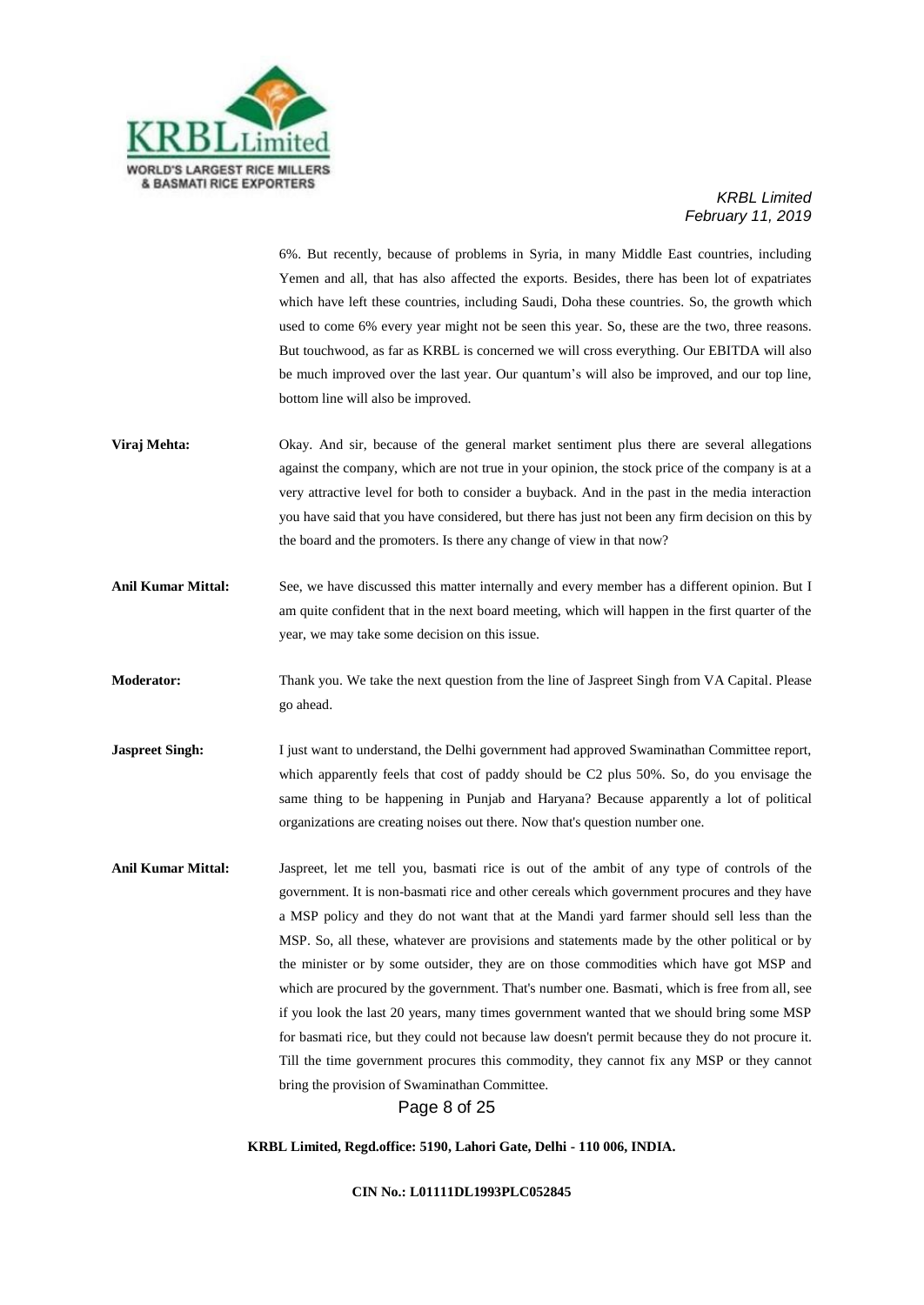

- **Jaspreet Singh:** But in case, I am taking it to be a bit positive in case it happens, because if MSP of paddy goes up then definitely MSP… there is no MSP for basmati, but yes, the cost of production of basmati would also go up, which means that your inventory would be valued at a much higher price than it used to be.
- Anil Kumar Mittal: So, you are absolutely correct. What is the reason of this year's price is, see basmati, if you look at 2016, the price was Rs. 28, Rs. 27. Then in 2017 it became Rs. 30, then this year it became Rs. 32, Rs. 33. What was the reason of Rs. 33? Because the MSP of parmal rice was increased to Rs. 1,800-something-odd by the government. So, definitely there is no doubt there is a set principle, if parmal rice price increases, basmati price will also increase. There is no doubt about it.
- **Rakesh Mehrotra:** It will be positive only for KRBL because the kind of stock inventory we are carrying, it will help us. It will help...
- **Jaspreet Singh:** And sir, what is the inventory you are carrying right now?
- **Rakesh Mehrotra:** We are carrying 5 lakh tons of paddy, 5,00,392 metric tons of paddy.
- **Jaspreet Singh:** This is as of Feb, right?
- **Rakesh Mehrotra:** Pardon?
- **Jaspreet Singh:** This is as of today?
- **Rakesh Mehrotra:** As of 31st December.
- **Jaspreet Singh:** How much would it be valued as of today, valuation?
- **Rakesh Mehrotra:** I can tell you, valuation is on 31st December. If you want to know that 31st December?
- **Jaspreet Singh:** 31st December, I already know it. It is around Rs. 3300 crores as given in the presentation.
- **Rakesh Mehrotra:** Yes, yes. So as on 31st December, my paddy is valued at Rs. 1,675.58 crores, and rice is valued at Rs. 1,581 crores and rice inventory is seen at 3,37,000 metric tons.

## Page 9 of 25

#### **KRBL Limited, Regd.office: 5190, Lahori Gate, Delhi - 110 006, INDIA.**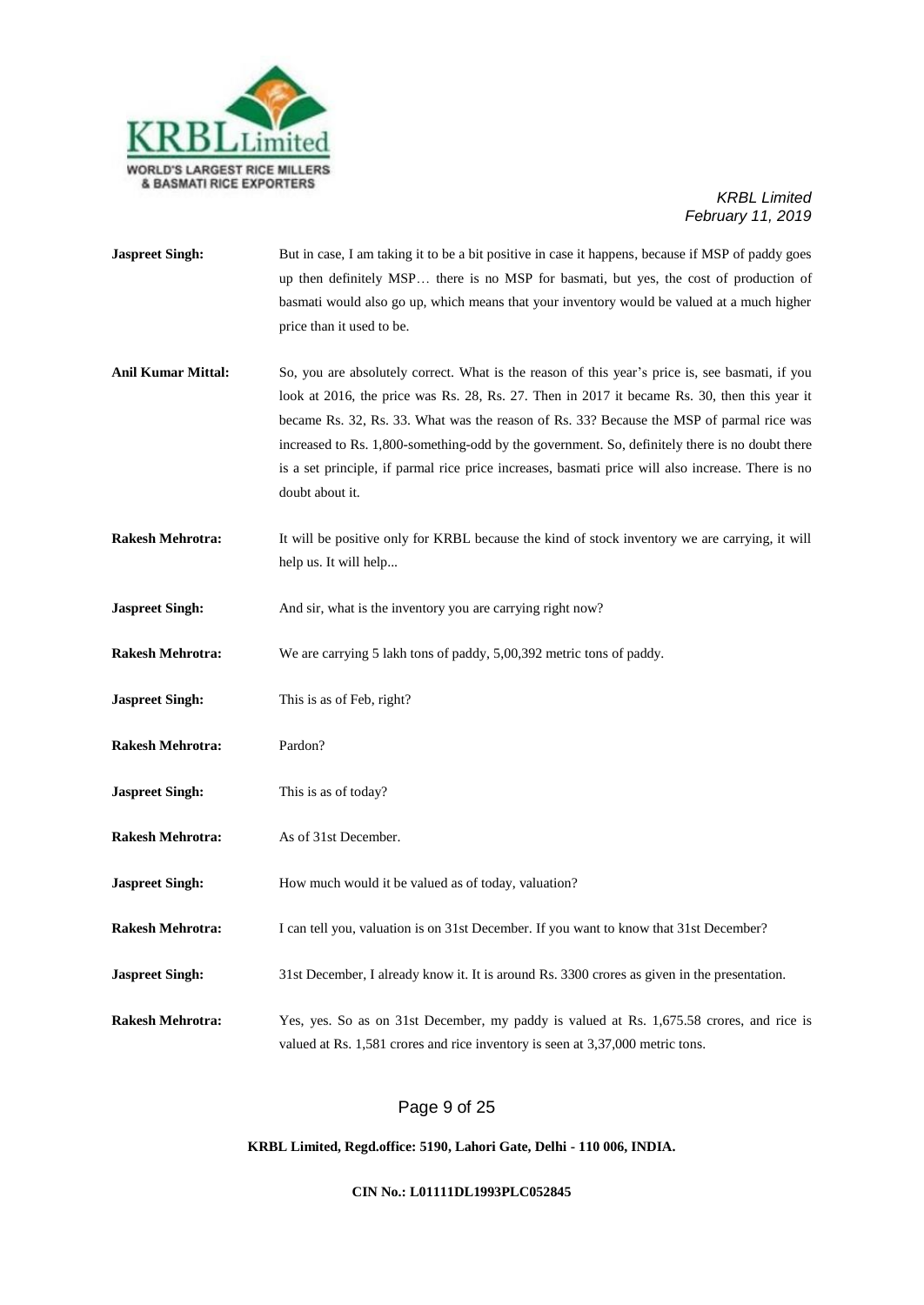

| <b>Jaspreet Singh:</b>    | Yes. Sir, you would have sold some rice and paddy apparently in January. Did you buy some<br>paddy in January?                                                                                                                             |
|---------------------------|--------------------------------------------------------------------------------------------------------------------------------------------------------------------------------------------------------------------------------------------|
| Anil Kumar Mittal_:       | Yes, small quantities we purchased, both rice and paddy, both we purchased in the month of<br>January.                                                                                                                                     |
| <b>Anoop Kumar Gupta:</b> | But this season it is a record purchase for KRBL. Total, we have bought around 670,000 tons<br>of paddy, if you talk of the seasonal. I am talking from October to January. October to till date,<br>we have bought 675,000 tons of paddy. |
| <b>Jaspreet Singh:</b>    | Okay. And would it be right to say that by end of February, you would be debt-free as far as<br>short-term loan is also concerned?                                                                                                         |
| <b>Rakesh Mehrotra:</b>   | By end of September 2019, yes, even before that.                                                                                                                                                                                           |
| <b>Jaspreet Singh:</b>    | I am talking about February, because you will be selling something in January and February,<br>right?                                                                                                                                      |
| <b>Anoop Kumar Gupta:</b> | How can we in February, I am on an inventory of Rs. 3,300 crores - Rs. 3,400 crores and my<br>bank borrowing is about Rs. 1,500 crores - Rs. 1,600 crores, how can I be 0 in February. I will<br>be 0 in August, September.                |
| <b>Jaspreet Singh:</b>    | Okay. I was assuming that you would be making some sales of Rs. 1,000 crores or so, Rs.<br>1,200 crores maybe in this quarter and                                                                                                          |
| <b>Anoop Kumar Gupta:</b> | No, no, then I will be buying some rice also. It is not like that 100%, the goods will go from<br>my inventory.                                                                                                                            |
| <b>Jaspreet Singh:</b>    | Okay. Sir, buyback again, the same question is appearing that why not go for a buyback when<br>the equity price is so low?                                                                                                                 |
| <b>Anil Kumar Mittal:</b> | See we have discussed this internally. I think this decision of buyback, in the next board<br>meeting on the first quarter of 2020 we may discuss and finalize it.                                                                         |
| <b>Jaspreet Singh:</b>    | Particular reasons of not doing it right now?                                                                                                                                                                                              |
|                           |                                                                                                                                                                                                                                            |

# Page 10 of 25

# **KRBL Limited, Regd.office: 5190, Lahori Gate, Delhi - 110 006, INDIA.**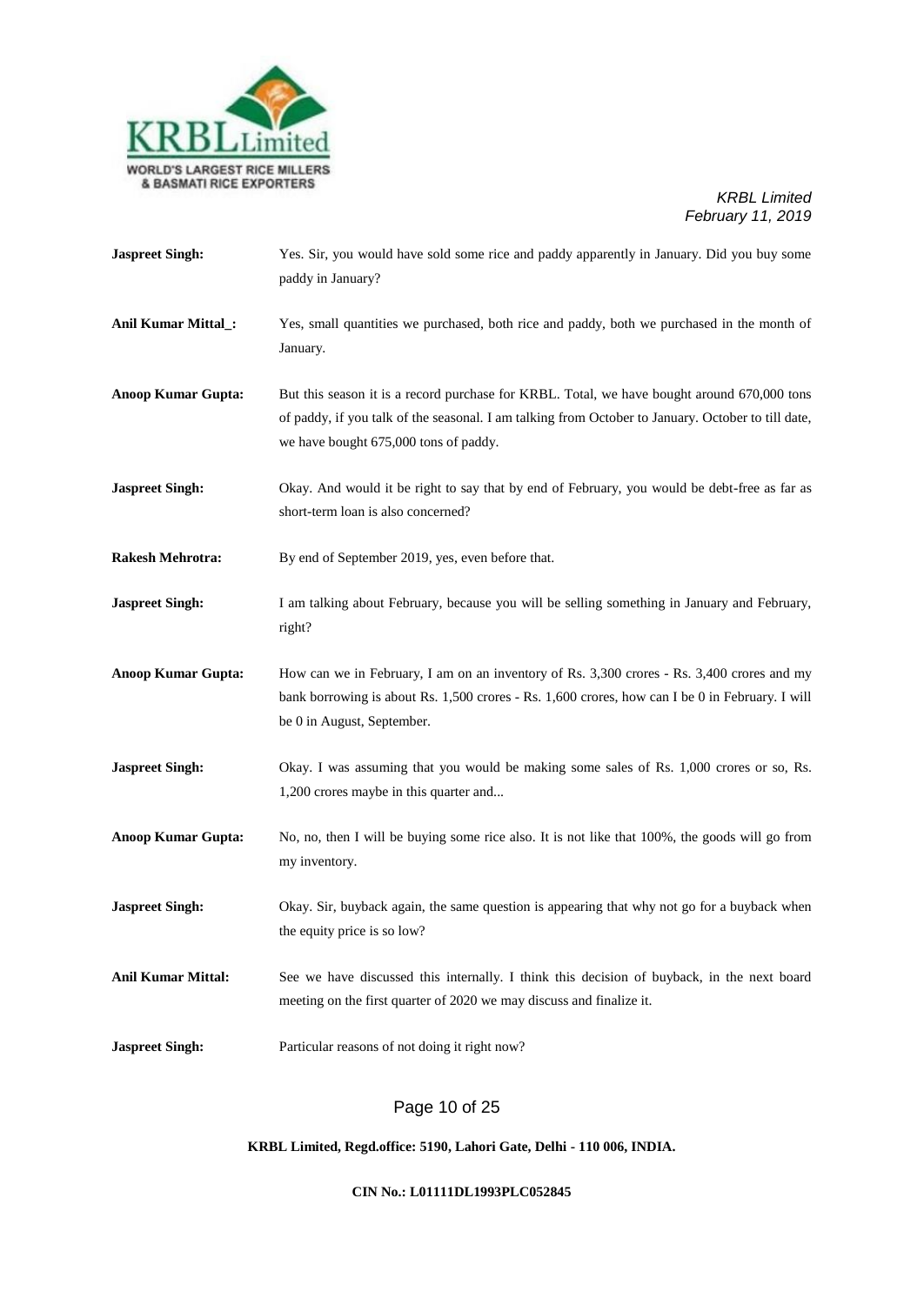

- **Anil Kumar Mittal:** Well, there is a tax demand also, there are other demands also. We do not want to put ourselves because we want to be comfortable as far as our liquidity is concerned. We do not want to enter into any bank pressure or borrowing pressure and all that.
- **Anoop Kumar Gupta:** Jaspreet, we are on an inventory of Rs. 3,300 crores Rs. 3,400 crores. And already the bank borrowing is Rs. 1,500 crores - Rs. 1,600 crores. We want to run our business in a comfort zone? Credit rating agencies, bank interest, everything. Why we are able to get today bank rate of less than 250 basis point, less than the market? Because of my balance sheet. Because today, what I am looking at the margin, I am just giving a 50% margin. Against a Rs. 3,300 crores stock, I have just borrowed Rs. 1,500 crores, Rs. 1,600 crores.
- **Moderator:** Thank you. Next question is from the line of Manish Bhandari from Vallum Capital. Please go ahead.
- **Manish Bhandari:** Sir, my question is, one, regarding quinoa. What corrective action we have taken on our product? We started with lot of fanfare and how our ambition had changed on this because as a user, I can tell you our product has not been of a great quality versus the other products in the market, other international products. So, is there a change what we have done in our strategy? And what kind of target we can assume on the sales in next two, three years?
- **Anil Kumar Mittal:** See, you are right that quinoa, because it was a very initial stage, we didn't knew that quinoa quality will not be to that extent what it is been grown in Bolivia. But when you will find that quality of quinoa this year in 2018-2019, it is excellent and we are at par with Bolivia. That is number one. And because of the quality issues, what we were expecting the sales and the growth in the market, we do agree that we could not achieve that. But I think from 15th of February or by first week of March we will be in the market again. But now we came to know that the quinoa market, as far as India is concerned, is not that big what we were thinking, it is a very small market. And as far as the growth of quinoa is concerned, France have started growing, Spain have started growing, Bolivia quantities have doubled out, market prices have come down. When the market prices come down globally and everywhere, then it becomes many a time for newcomer to penetrate in the market. But this year the things would stabilize, we are confident that this year we could show some progress into quinoa.
- Page 11 of 25 **Manish Bhandari:** Sure. Sir, my second question is regarding the volume growth, apart from the Iran contracts and the new market which has opened. What kind of volume growth we can assume and we should assume in the Indian market in the basmati segment that we operate for next two, three

**KRBL Limited, Regd.office: 5190, Lahori Gate, Delhi - 110 006, INDIA.**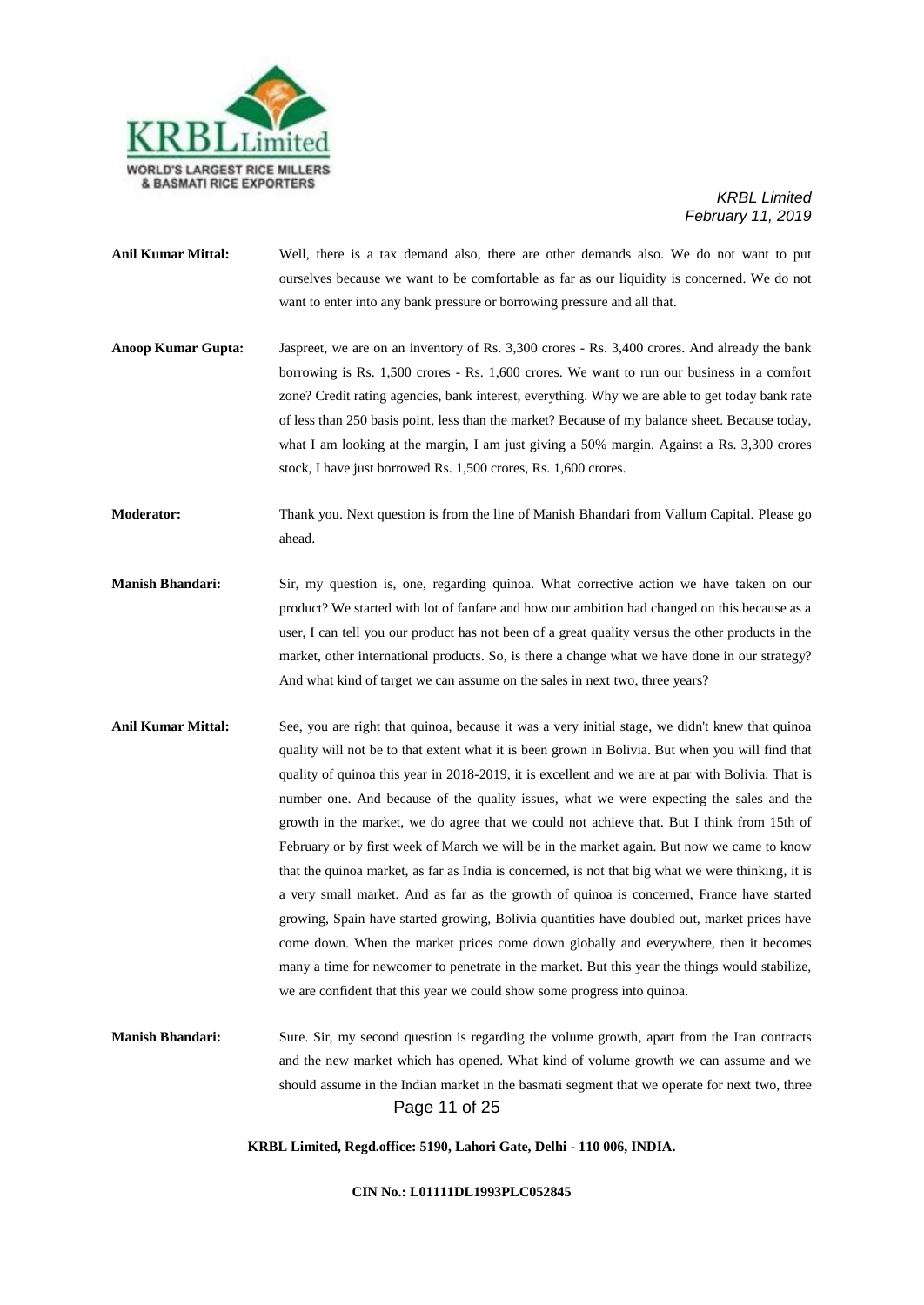

years, maybe three or four years, looking at the production of basmati versus our sales capacity and the demand?

- **Anoop Kumar Gupta:** I am looking at a growth of minimum 10% to 15% per annum.
- **Manish Bhandari:** So, this should be the industry growth and we would be taking market share from others? Or how we should dissect this growth?
- **Anoop Kumar Gupta:** It will be industry growth. If industry grows by 10%, then KRBL grows by 15%. My growth should be 50% more than the industry. This is the benchmark of KRBL.
- **Manish Bhandari:** So, by this standard we should be close to 45% market share in domestic market in next 4 years or so, 3.5 to 4 years?
- **Anoop Kumar Gupta:** Yes, we are looking at that 45%, because today we are 34% 35%, so we should increase another 10% next four years, definitely.
- **Manish Bhandari:** Sir, this brings to a very important point that with a 45% market share in a single product with maybe multiple brands, but still if I look at from a basmati as a segment, there is a dire need for us to diversify or maybe to bring other lines of business in whichever line you choose from a consumable point of view. So, there were some thoughts which you had a discussion internally on some acquisition. And how do we see now, is there any thought process which has been built in the board and yourself?
- **Anoop Kumar Gupta:** In four years if I say 40% market share that means my top-line would go to Rs. 5,000 crores. And even export will grow, in only one segment our top-line, we are expecting next five, six years to go to Rs. 6,000 crores. And we know the trade, we know everything, we are in and out of it, why to go for a new product? I think we are doing very good in basmati, and there is a lot of opportunity in basmati. Day by day biryani culture is coming in South India. Day by day biryani culture is increasing everywhere. And everybody wants to eat basmati biryani. And people are brand conscious, quality conscious. I think we have a big, big, big chance in this field only.
- **Moderator:** Thank you. Next question is from the line of Varun Goenka from Reliance Capital. Please go ahead.

Page 12 of 25

#### **KRBL Limited, Regd.office: 5190, Lahori Gate, Delhi - 110 006, INDIA.**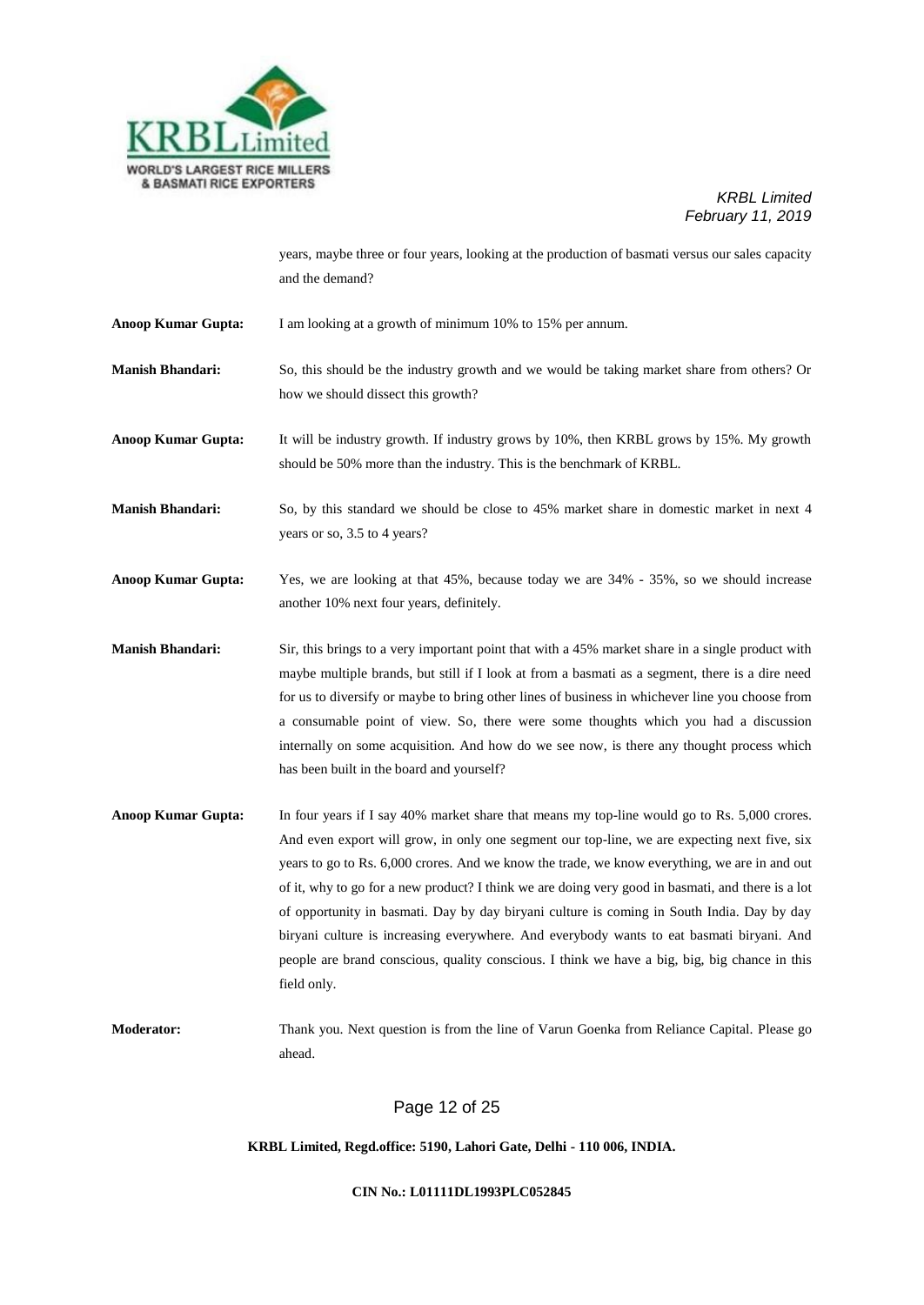

- **Varun Goenka:** Yes. Sir, just to continue on the export part. I think our issue with the Saudi distributor probably is resolved now. So, in addition to our already very good export growth, can you comment anything on how our Saudi exports can now normalize or what is the status?
- **Anil Kumar Mittal:** Varun, actually, the problem in Saudi is that many people, expatriates, have left the country. So there used to be every year a growth of 6% to 7% in Saudi Arabia. I still know when we started Saudi Arabia, the total consumption was 180,000 tons. And last year, the consumption was 850,000 tons. So, year-by-year it was increasing, but from last year it has little come to a stagnant point. That is number one. As far as the Saudi customers are concerned, we used to sell them let us say 5,000 tons a month. This is the first months in February and March, we have given the order to export 7,000 tons every month. And I am expecting, with the problems depleting and things coming into normal, we will come back to 10,000 to 12,000 tons a month within maybe 1 year, 1.5 years or 2 years.
- **Varun Goenka:** Okay fine, sir. And on domestic, we had very bad period in one year due to that GST tax rate confusion. But now our volumes seem to be coming back. So, if you could give us, how aggressive we are going to be in domestic? What is working for us that without dropping our realizations we are able to get our volumes back? How big is the demand opportunity here? Because the competition also, I would assume, is the maximum domestic side, not the export side.
- **Anoop Kumar Gupta:** Yes. Due to GST, what we got from GST the brands today are pretty less. Now we are competing only with four brands: Daawat, Patanjali, Adani and Kohinoor. Otherwise, there is no much competition because all the brands have vanished due to GST. The maximum percentage of share of those small brands, I think 70% of that share of small brands, which are 0.5%, 1% of India, 60% to 70% has come in the kitty of KRBL. So that is way forward we will be gaining on that account.

**Varun Goenka:** Okay. So just two more questions on this side. Sir, do you need to invest or expand anything substantially on your distribution side? Now that you have a brand advantage or manufacturing advantage, is there any scope in distribution to have a major increase?

**Anoop Kumar Gupta:** Sir, actually distribution from Kashmir to Kanyakumari, we have 484 distributors, and I think I have covered the whole of India. We have to invest now on our sale team and our sales systems where we are investing now.

## Page 13 of 25

**KRBL Limited, Regd.office: 5190, Lahori Gate, Delhi - 110 006, INDIA.**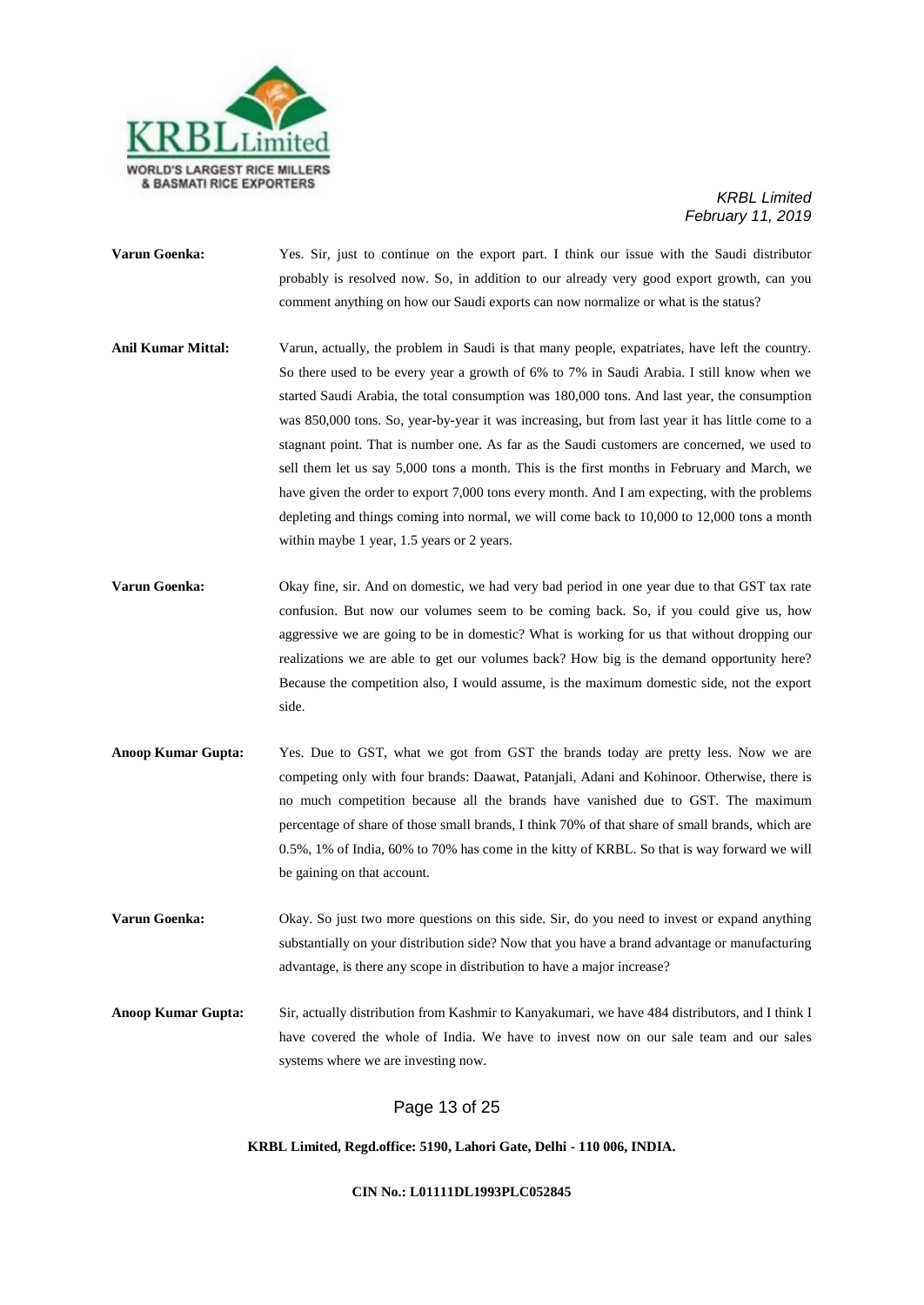

| Varun Goenka:             | Okay. Just to probe further, sir. Wholesale dependence distribution faced a lot of challenges<br>during GST. So, when you said 450-odd distributors across the country, this would be super<br>stockiest?                                                                                                                                                                                                                 |
|---------------------------|---------------------------------------------------------------------------------------------------------------------------------------------------------------------------------------------------------------------------------------------------------------------------------------------------------------------------------------------------------------------------------------------------------------------------|
| <b>Anoop Kumar Gupta:</b> | No, these are distributors who are selling the product through retailers.                                                                                                                                                                                                                                                                                                                                                 |
| Varun Goenka:             | Okay. But we are not planning to go directly to retailers in anyway, so that will be our                                                                                                                                                                                                                                                                                                                                  |
| <b>Anoop Kumar Gupta:</b> | No, that is not possible, because the delivery quantities are too small.                                                                                                                                                                                                                                                                                                                                                  |
| Varun Goenka:             | Okay, fine. And just a high-level thing, you just said that you are looking at Rs. 5,000 crores,<br>approximately, turnover in four or five years out of one of the segments, let's say domestic. So,<br>according to the vision of promoters, in terms of volume, do you think we will be able to<br>handle, let's say, over 1 million tons or 2 million tons, we can scale up easily over the next<br>four, five years? |
| <b>Anoop Kumar Gupta:</b> | Today KRBL has a capacity to mill around 1.2 million tons of paddy. As far as capacities are<br>concerned, everything is in place. It is only the question of market.                                                                                                                                                                                                                                                     |
| Varun Goenka:             | Okay. But sir, now at this Rs. 3,500 crores of sales, we are carrying Rs. 3,000 crores to Rs.<br>4,000 crores of inventory. Is it operationally possible to carry Rs. 10,000 crores worth of<br>inventory or buyback quantity of paddy and hold it as inventory?                                                                                                                                                          |
| <b>Anoop Kumar Gupta:</b> | Yes, we will be buying. We have to make certain warehouses, we have to buy certain lands.<br>That is very minimal. Otherwise, the plant and machinery supports us.                                                                                                                                                                                                                                                        |
| <b>Moderator:</b>         | Thank you. Next question is from the line of Amit Doshi from Care Portfolio Managers. Please<br>go ahead.                                                                                                                                                                                                                                                                                                                 |
| <b>Amit Doshi:</b>        | Sir, you did explain about the international realization improving on account of rise of paddy<br>prices, and you could gain on that front. But similar effect was not seen in the domestic<br>realization. Can you share the reason for the same?                                                                                                                                                                        |
| <b>Rakesh Mehrotra:</b>   | Domestic realization has also increased marginally, but export realization it has increased<br>faster because of this reason.                                                                                                                                                                                                                                                                                             |

# Page 14 of 25

**KRBL Limited, Regd.office: 5190, Lahori Gate, Delhi - 110 006, INDIA.**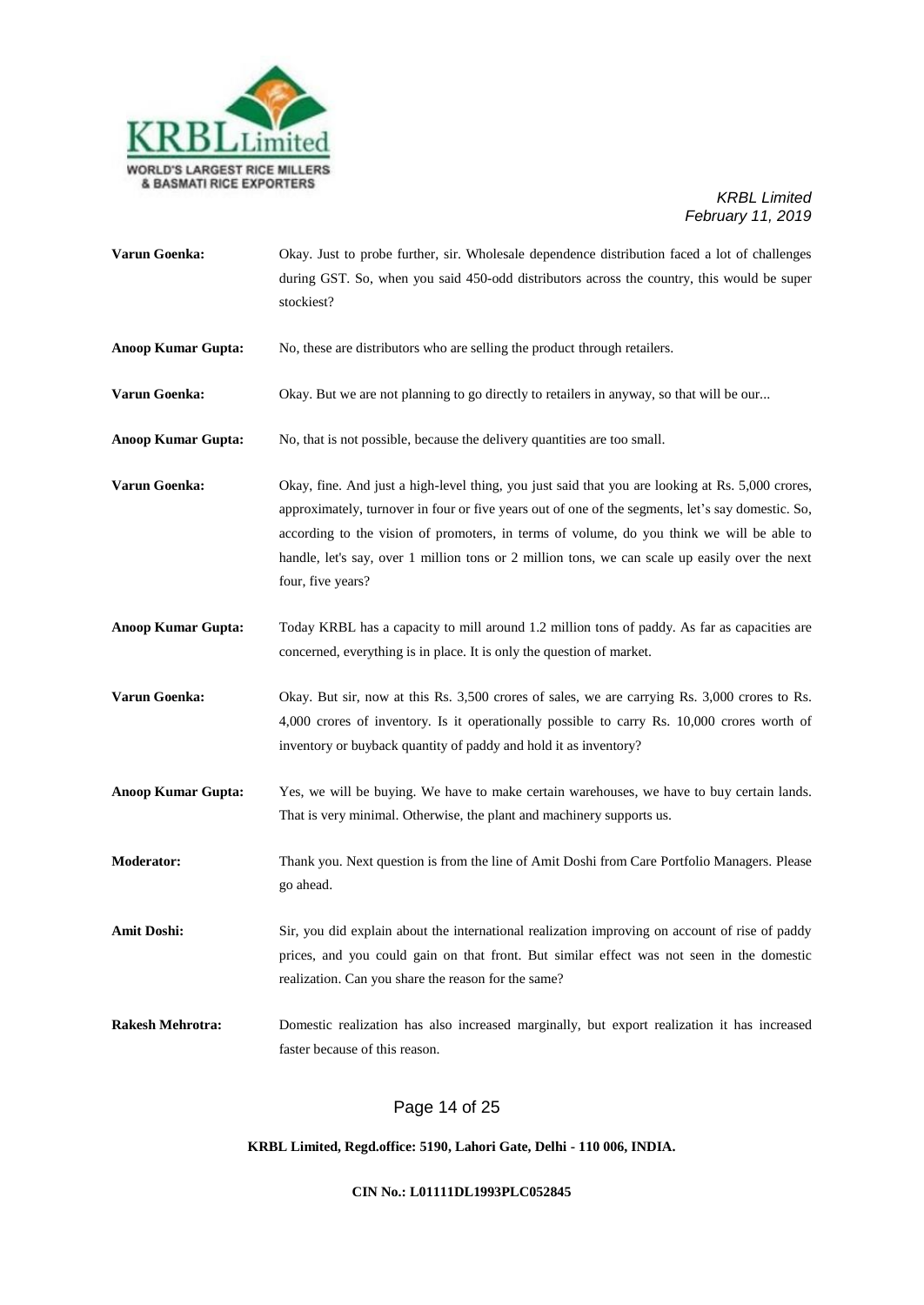

| <b>Anoop Kumar Gupta:</b> | A lot of premium rice goes into exports. And the kitty in this quarter, the percentage of<br>premium rice was more. You see, in domestic market a lot of broken rice is being sold. So that<br>is the difference between domestic and exports.                                                    |
|---------------------------|---------------------------------------------------------------------------------------------------------------------------------------------------------------------------------------------------------------------------------------------------------------------------------------------------|
| <b>Amit Doshi:</b>        | But the rising paddy price is passed only in the premium segment is what you                                                                                                                                                                                                                      |
| <b>Anoop Kumar Gupta:</b> | Yes. 70% of it goes into premium segment. The broken pricing doesn't affect that much.                                                                                                                                                                                                            |
| <b>Amit Doshi:</b>        | Okay. So, do you believe that we will see improved realizations in the coming quarters for that<br>domestic part as well or it will be in the similar range? I mean, because there is a sharp cut out<br>because now a distinction between the domestic and international is significant?         |
| <b>Anoop Kumar Gupta:</b> | The domestic realization for the fourth quarter would be of the similar range.                                                                                                                                                                                                                    |
| <b>Amit Doshi:</b>        | Okay. And second on the demand front you mentioned that Rs. 50 crores is what we have to<br>pay by March for protest, so that is all or do we anticipate more? Because I think as per<br>Income Tax I think there is some 15% to 20% of the demand has to be paid.                                |
| <b>Anoop Kumar Gupta:</b> | We have taken the order from the Income Tax department.                                                                                                                                                                                                                                           |
| <b>Amit Doshi:</b>        | Okay. So that Rs. 50 crores is the final. There is nothing else that you have to pay till the time<br>this appeal                                                                                                                                                                                 |
| <b>Anoop Kumar Gupta:</b> | We have to pay Rs. 12 crores month after 31st March. Till the hearing of appeals.                                                                                                                                                                                                                 |
| <b>Amit Doshi:</b>        | Rs. 12 crores per month?                                                                                                                                                                                                                                                                          |
| <b>Anoop Kumar Gupta:</b> | After 31st March till the hearing of appeals. I am expecting my appeal to be heard in March<br>only.                                                                                                                                                                                              |
| <b>Moderator:</b>         | Thank you. Next question is from the line of Aditya Yadav from Transcend Capital. Please go<br>ahead.                                                                                                                                                                                             |
| Aditya Yadav:             | Sir, regarding the income tax addition. Sir, as explained in the notification you've given out on<br>the exchanges that the company has been in full compliance with the UP Krishi Mandi Laws<br>and the two or three statutes which are there. Was this addition made specifically regarding the |
|                           | Page 15 of 25                                                                                                                                                                                                                                                                                     |

**KRBL Limited, Regd.office: 5190, Lahori Gate, Delhi - 110 006, INDIA.**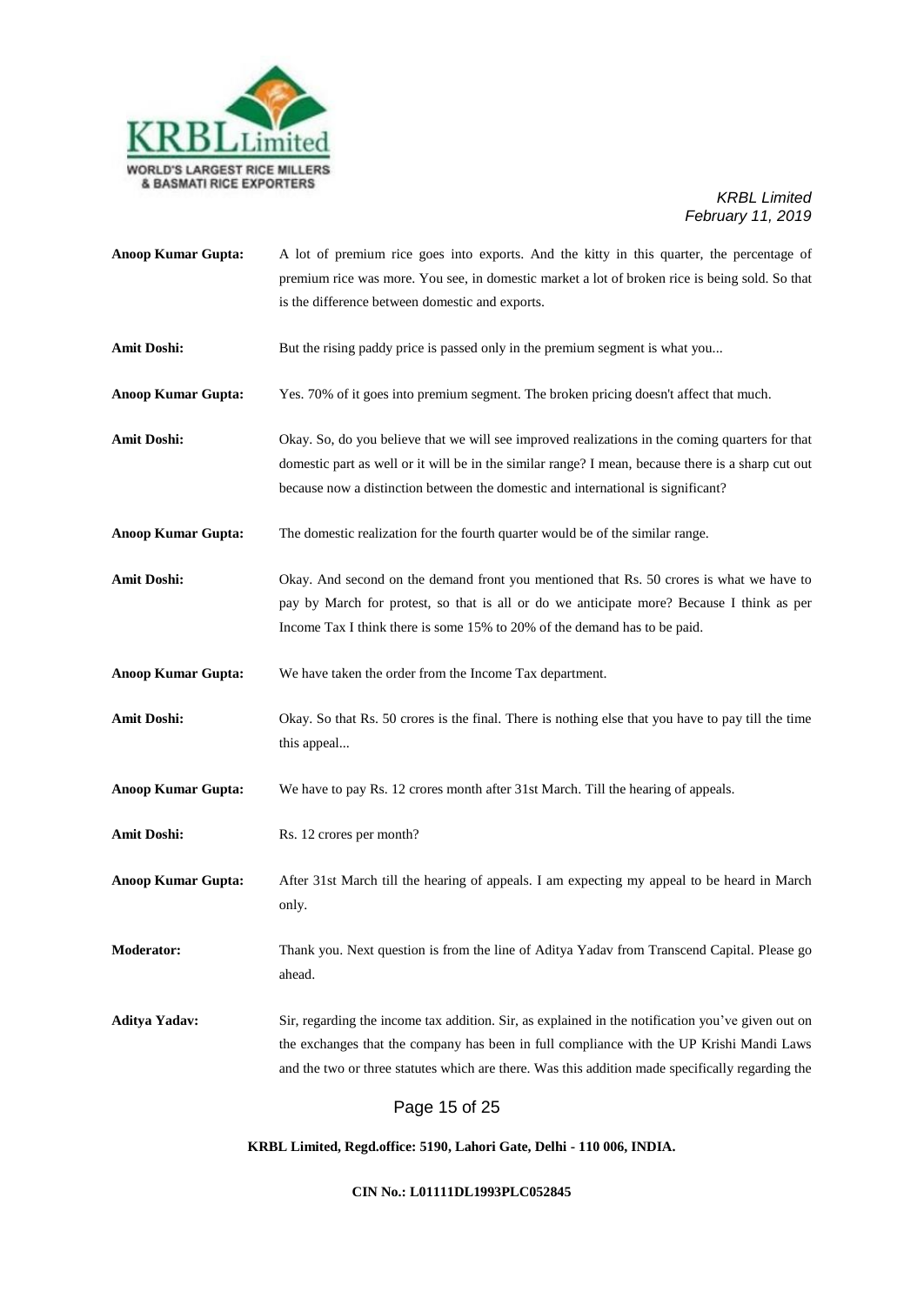

purchases from UP? Or is this regarding purchases from all the state's like Haryana, Punjab and others, or is it specifically regarding UP?

**Anoop Kumar Gupta:** We have a big contact farming operation in UP, and we have registered ourselves in every Mandi of UP. And Haryana, Punjab, we are buying through arthiyas, not directly from farmers. In UP we are allowed to buy directly from the farmer as per UP Krishi Utpadan Mandi Samiti Adhiniyam. And I tell you very strong point, Krishi Utpadan government of UP issues two type of forms, one is 9R and one is 6R. When 6R is issued, it is proved that this purchase is from a farmer. When 9R is issued it is proved that this purchase is from arthiyas. So, whenever KRBL purchases through 9R the payment is made through proper banking channels. Whenever the company purchases through 6R, which according to UP Krishi Utpadan Samiti is a purchase from a farmer, the company pays the farmer in cash, because that was the prevailing practice in that state. So that is Rs. 2,000 crores is the purchase of seven years from the farmers.

**Aditya Yadav:** From UP? To 6R form the purchase from farmers...?

- **Anoop Kumar Gupta:** Through 6R forms wherein we have paid 2% Mandi cess to the government of UP. And the 6R proves itself that this is a purchase from a farmer. It is a legal statutory form. And why government had made two forms, 6R for farmer and 9R for arthiyas or a trader. That proves itself that government is also doing the farmer separate and arthiyas separate. And it proves itself when I purchase against 6R it is a farmer purchase. Sir, I have got a very, very strong case. It will go away in the first hearing at CIT. This is not my opinion, this is the legal opinion I got from every advocate. I must have gone to 10, 12 places.
- **Aditya Yadav:** Yes, yes. Because it is a big demand that I am sure it must have caused you to get like very active mode.
- **Anoop Kumar Gupta:** Yes. For the whole January, we were working on this only. How come there is so much of addition has come?
- **Aditya Yadav:** Sure. And secondly, so this is regarding the six assessment years which you mentioned in the disclosure. And in the current practice, have we made any sort of modifications to...?

Page 16 of 25 **Anoop Kumar Gupta:** Yes, Modi Government in 2017 came out that you cannot pay more than 2 lakhs in a year in cash. So, now every farmer is accepting cheque. Now there is no problem, we are paying by

#### **KRBL Limited, Regd.office: 5190, Lahori Gate, Delhi - 110 006, INDIA.**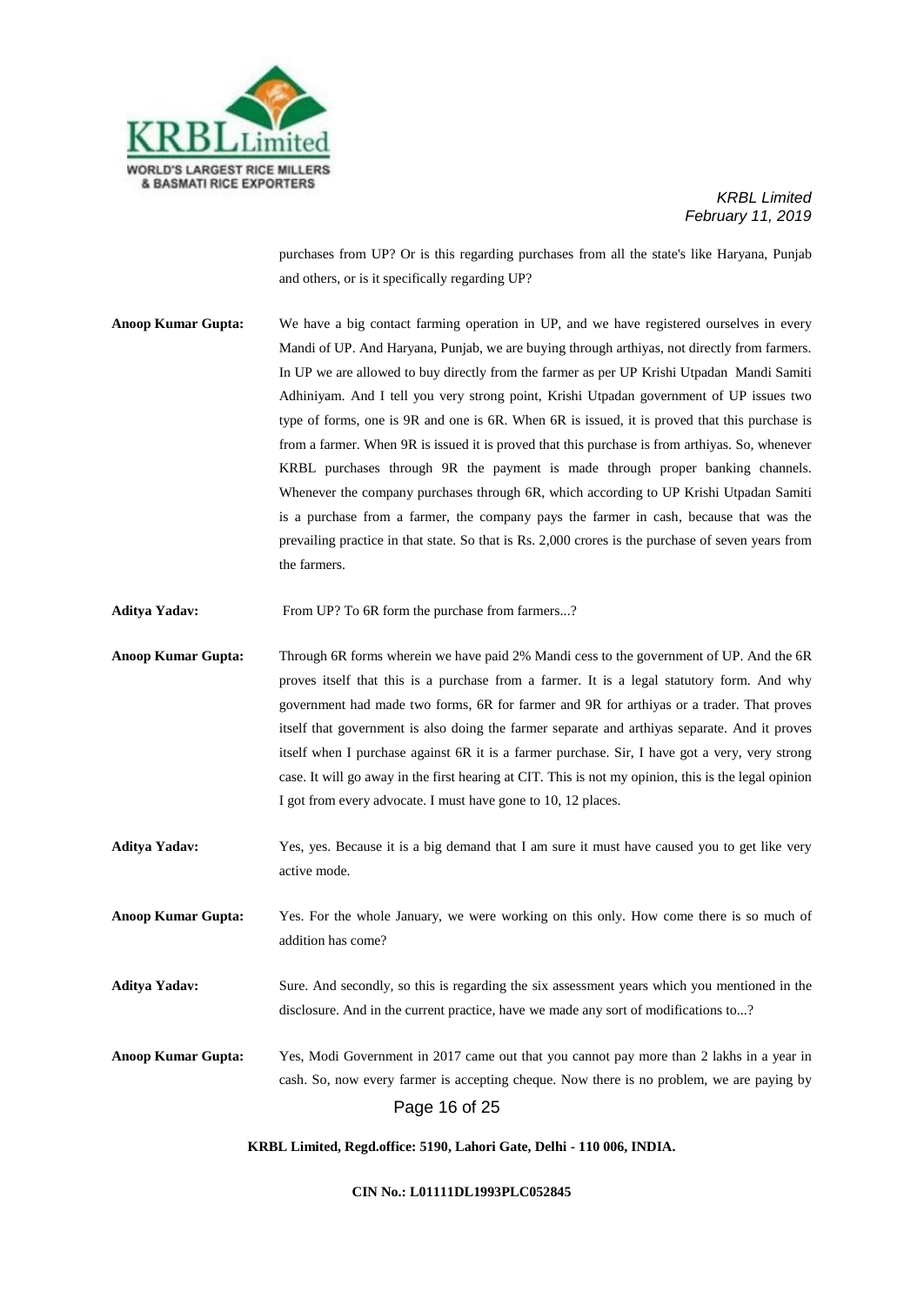

cheque. At that time, during 2010-2011 to 2016-2017 in the trade everyone was giving cash, and there was no bank account of farmers. Today every farmer has a bank account.

- **Aditya Yadav:** Okay. So currently the purchases we are making through this form 6R are directly from the farmers, most of it...
- **Anoop Kumar Gupta:** And we are paying by cheque.

Aditya Yadav: Okay, most of them. Let's say above 90% or below that?

**Anoop Kumar Gupta:** No, we are paying 100% by cheque. But the purchase in UP, still from farmers is about 70%, 80% of the purchases from UP.

**Moderator:** Thank you. Our next question is from the line of Rajat Khera from Smart Equity. Please go ahead.

**Rajat Khera:** This question is more an industry question, specially in the context of your competitors. As I understand, a few of your competitors don't really have too much financial strength. So, would it be safe to assume that KRBL has actually added disproportionately to the paddy inventory and competitors have really not added much? I understand it is not a specific question to the company, but if you could throw some light.

Anil Kumar Mittal: I just could not understand your question, could you repeat?

**Rajat Khera:** Sure, sir. So basically, as we understand that KRBL has been quite aggressively adding inventory for this quarter, and it also plans to add some more. But as I understand that the industry's financial position, except for some big players, it is not really that savvy. So, would it be safe to assume that KRBL has added much more inventory than the industry in general?

**Anoop Kumar Gupta:** We are a company wherein we require minimum for certain SKUs we require two-year ageing, for certain SKUs we require 14 months ageing. So being a company which is directly serving to the consumer, we want to have comfortable stocks for ageing, because brand hampers, sometimes if you are out of the aged stock, brand hampers. So, we have to maintain an inventory, irrespective of what the price is.

## Page 17 of 25

**KRBL Limited, Regd.office: 5190, Lahori Gate, Delhi - 110 006, INDIA.**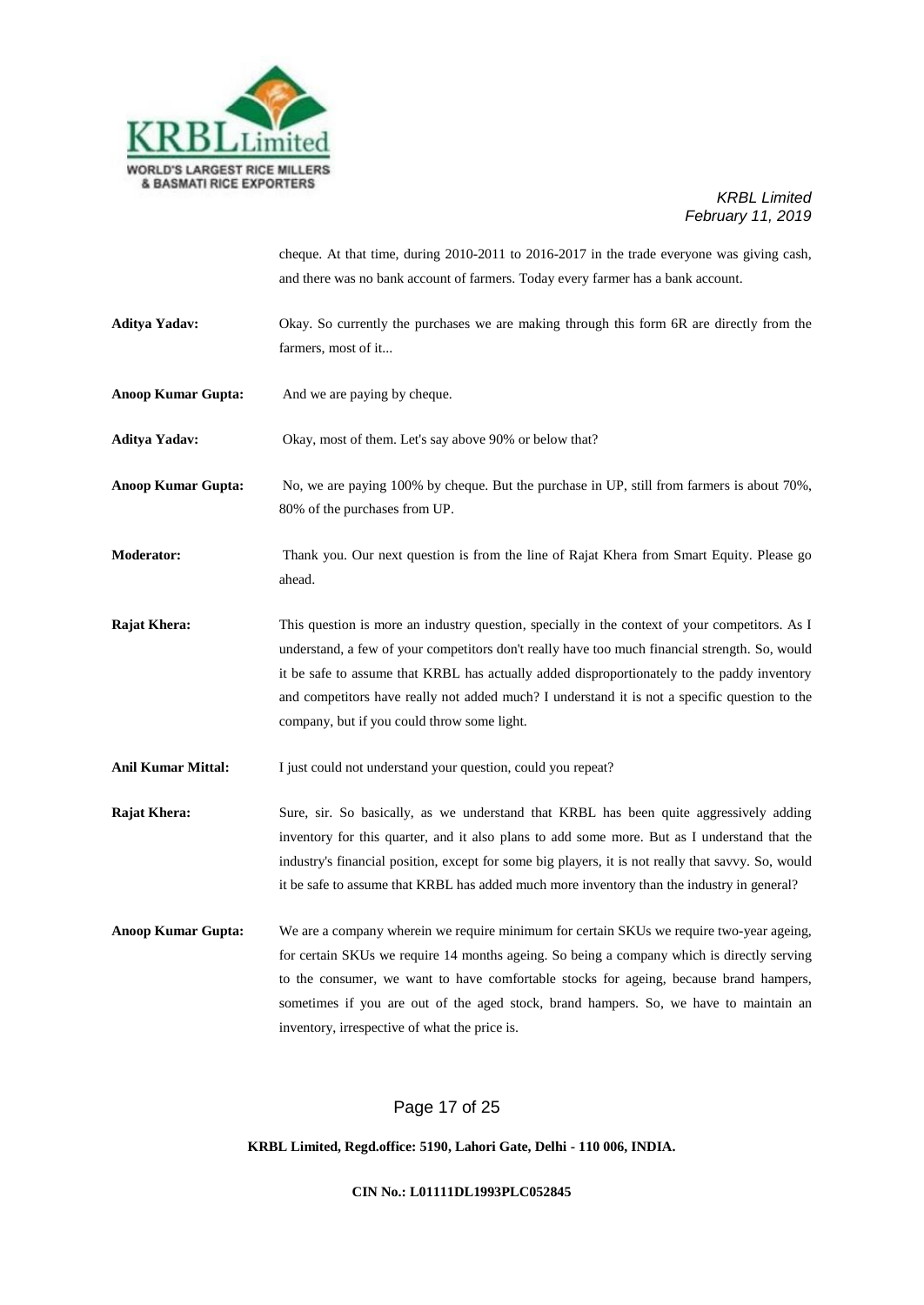

- **Rajat Khera:** No, I completely understand that. In fact, I was actually asking of whether the competitors are actually getting weaker in that context, because maybe they don't have the financial strength. In fact, I heard that a few of them actually have paddy at a much higher rate under books of accounts.
- **Anoop Kumar Gupta:** Definitely, our cost of inventory is always lower to the industry, there is no doubt about it. Number one, because of the contact farming operation; number two, we are financially quite strong so we pay within 24 hours. And number three, our system of procurement and our offices throughout Northern India for paddy procurement, these things are much, much better than the competitor.
- **Rajat Khera:** Okay. And does KRBL have any systematic kind of adding, let's say, x thousand farmers every year in contact farming or there is no such hard and fast rule?
- **Anil Kumar Mittal:** No, we are trying, we are trying every year. No doubt about it. We are trying every year.
- **Moderator:** Thank you. Next question is from the line of Mihir Kiran Sanket Prasad from Karvy Stock Broking. Please go ahead.
- **Kiran Shankar Prasad:** This is regarding import order from Iran. Have you received the order or it is still in talk?
- Anil Kumar Mittal: No, we have received the LC and the order, both.
- **Kiran Shankar Prasad:** So, what is the size of order, sir?
- **Anil Kumar Mittal:** The order is 33,000 tons.

**Kiran Shankar Prasad:** 33,000 tons, it's a regular kind of order?

Anil Kumar Mittal: See, you put us on the mail, because these are all competition answers and it is not advisable to give an internal secret. I do not know what the other man has got from Milan today openly to the market, I tell you everybody is hearing this conference call, and it goes to the public domain. These are not the information to be given in public domain, that how much order, what price, these are secretive talks.

## Page 18 of 25

#### **KRBL Limited, Regd.office: 5190, Lahori Gate, Delhi - 110 006, INDIA.**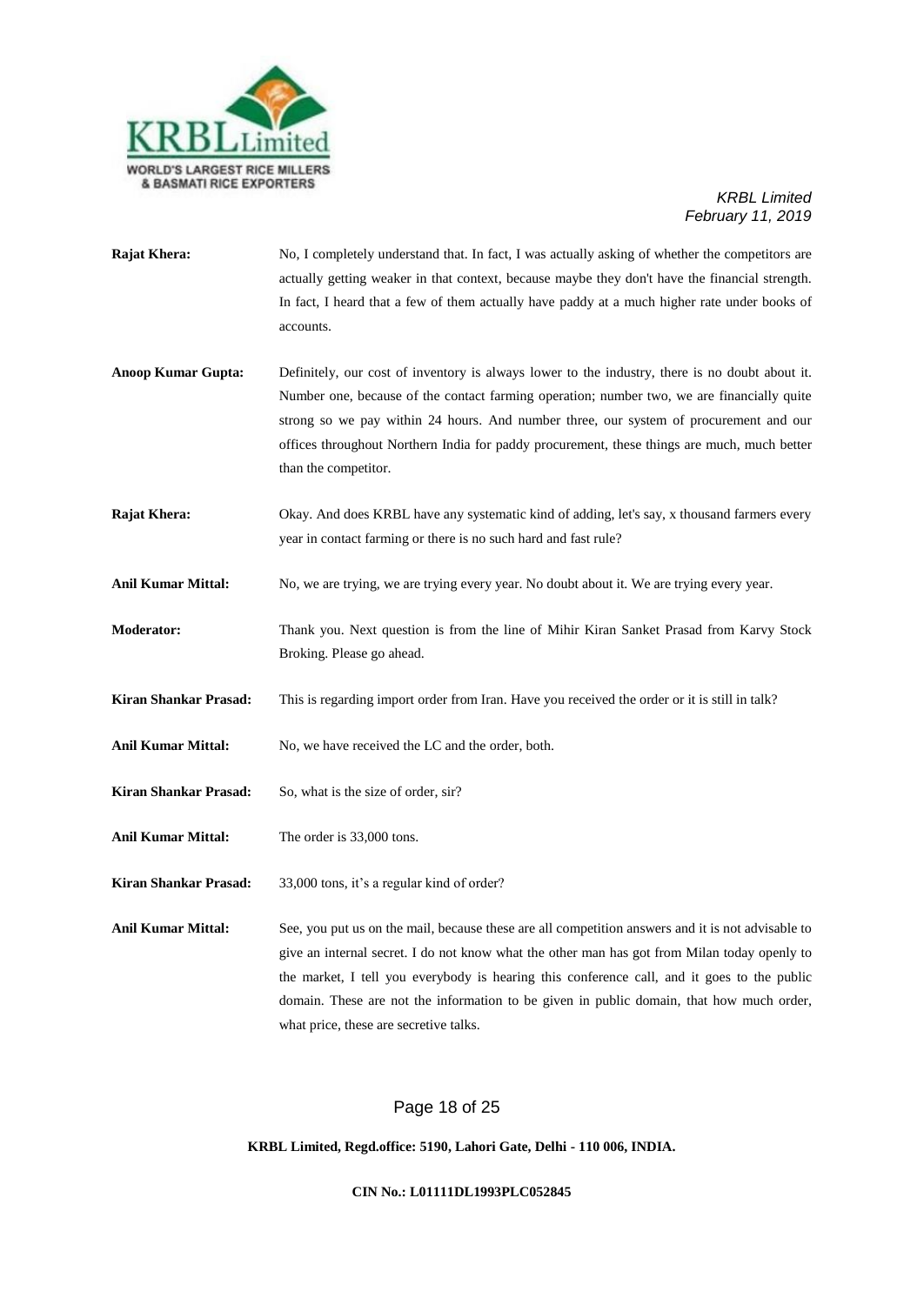

- **Kiran Shankar Prasad:** Okay, sir. And secondly, you talked about European market getting stagnant or so. I believe, that brown rice is very much popular over there. So why is that KRBL has not been able to push brown rice order?
- **Anil Kumar Mittal:** No, we are selling brown rice. It is not that we are not selling brown rice. But yes, the quantum, maybe another company has a better quantum than us. But we are selling brown rice. It is not that we are not selling brown rice.
- **Kiran Shankar Prasad:** And the regarding this, finance cost has spurt this time around, can I have more clarity on this please?
- Anil Kumar Mittal: For which?

**Kiran Shankar Prasad:** Finance cost, interest cost that has spurt this time around.

- **Rakesh Mehrotra:** On interest cost, there is a foreign exchange fluctuation MTM loss of Rs. 16.71 crores as compared to gain of Rs. 13.82 crores same quarter last year. If we remove this, then our actual interest cost is just Rs. 11.91 crores in this quarter as compared to Rs. 9.83 crores same quarter last year. So, this is just because of the notional entry in accounting practice.
- **Kiran Shankar Prasad:** The impression that I have gathered, that Saudi Arabian market has become stagnant in terms of basmati rice. So, whether it is because of pesticide issues becoming more serious over there?
- Anil Kumar Mittal: No, this issue has been taken off, but it has been resolved. Exports are taking place without any problem. I told that why it has become stagnant because about more than 3 million, 4 million people in last two have left Saudi Arabia which were expatriates, because they have come out with a new law that their employment will be given to local Saudi and not to the outsiders. Because of that only about 6% growth, which was coming every year in Saudi, for last two years it has stopped. But what happened due to that is there were more than 60, 70 importers in Saudi Arabia who were importing rice. Now out of that 70, 30 have vanished and 30 are left and; and out of that also 10, 15 will go away. So, the major business will remain to the old big players.

**Kiran Shankar Prasad:** Okay. So, it is a serious concern going forward I believe, then thanks for the clarification.

## Page 19 of 25

**KRBL Limited, Regd.office: 5190, Lahori Gate, Delhi - 110 006, INDIA.**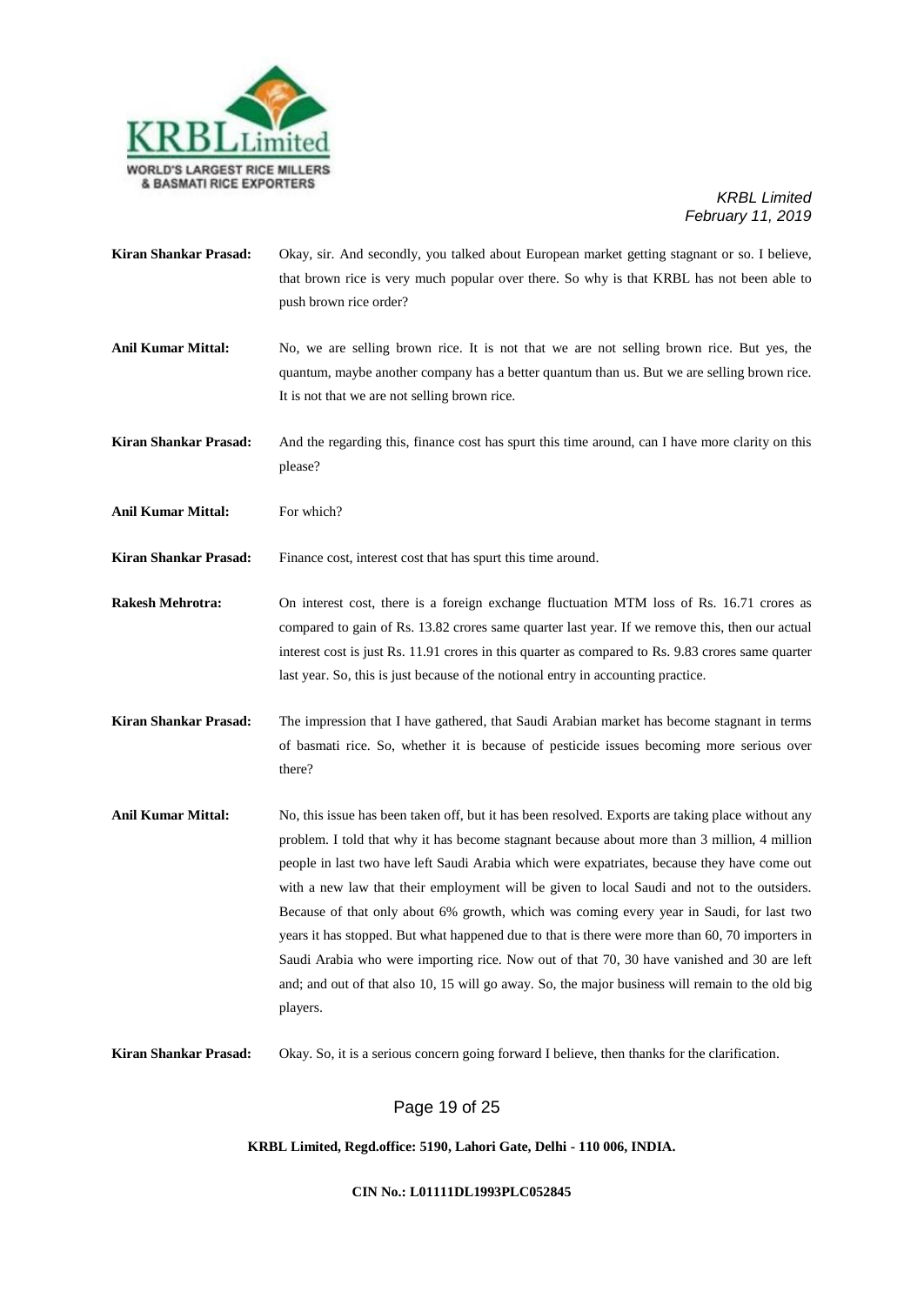

**Moderator:** Thank you. Next question is from the line of Varun Goenka from Reliance Capital. Please go ahead.

**Varun Goenka:** I have final two questions, sir. The kind of growth that we are seeing forward and our ad spend investments are going to be in the range of 2% to 2.5%, and we don't need any fixed capital investment. So, our margin should actually significantly increase from the current 20% - 21%.

- **Anoop Kumar Gupta:** Varun, if I am talking of taking a market share of another 10%, I have to do something to the pricing also. I mean, I have to take the pressure on the margins also. If I have to go for a topline of Rs. 5,000 crores or a market share of 45%, maybe I have to take EBITDA hit of 1%, 2%.
- **Varun Goenka:** Fair enough. And this National Bulk Handling Corporation has released some data out. They are talking about a very large decrease in acreage in basmati, 9.5% or something there. Over the period of time, if you can give us a two, three-year view of the industry that how will the acreage move and how will that impact us in procurement in basmati prices, etc.? That would really help.
- **Anil Kumar Mittal:** Varun, it is a very good question, the most intelligent question. As far as basmati production is concerned, it is directly connected to the farm income. If the farmer feels that we have received… see, he calculates his income based on income per acre. For example, if 30 quintals is production of parmal and government has fixed the MSP of Rs. 18,000, so it is a Rs. 54,000 per acre income of the farmer. Now since the 1121 is let us say 18 quintals and the price is Rs. 33, then it is about Rs. 58,000 - Rs. 59,000 per acre. So, he is making Rs. 6,000 per acre more profit on basmati over parmal rice. That's number one. Number two, the parmal rice has one advantage that it is being purchased by the government. So, the farmer says, whatever I will grow will be taken away by the government, and I will get the price in time because government pays within one or two days. Whereas in basmati rice, the problem is that if quality is lower, then you get a lower price; and if the quality is good, then you get a better price. Moreover, there are about 20% of the rice millers or paddy purchasers who make the payment to the Mandi in one month, two months, three months. So that is also a big question mark. But on the other side, the cost of production of basmati is lower than the cost of production of parmal rice. So, many things are minus, many things are plus. So, ultimately the thing is the income per acre what the farmer gets. For example, this year the farmer is very happy with growth of 1509, there was a variety, where really farmers and everybody have

## Page 20 of 25

**KRBL Limited, Regd.office: 5190, Lahori Gate, Delhi - 110 006, INDIA.**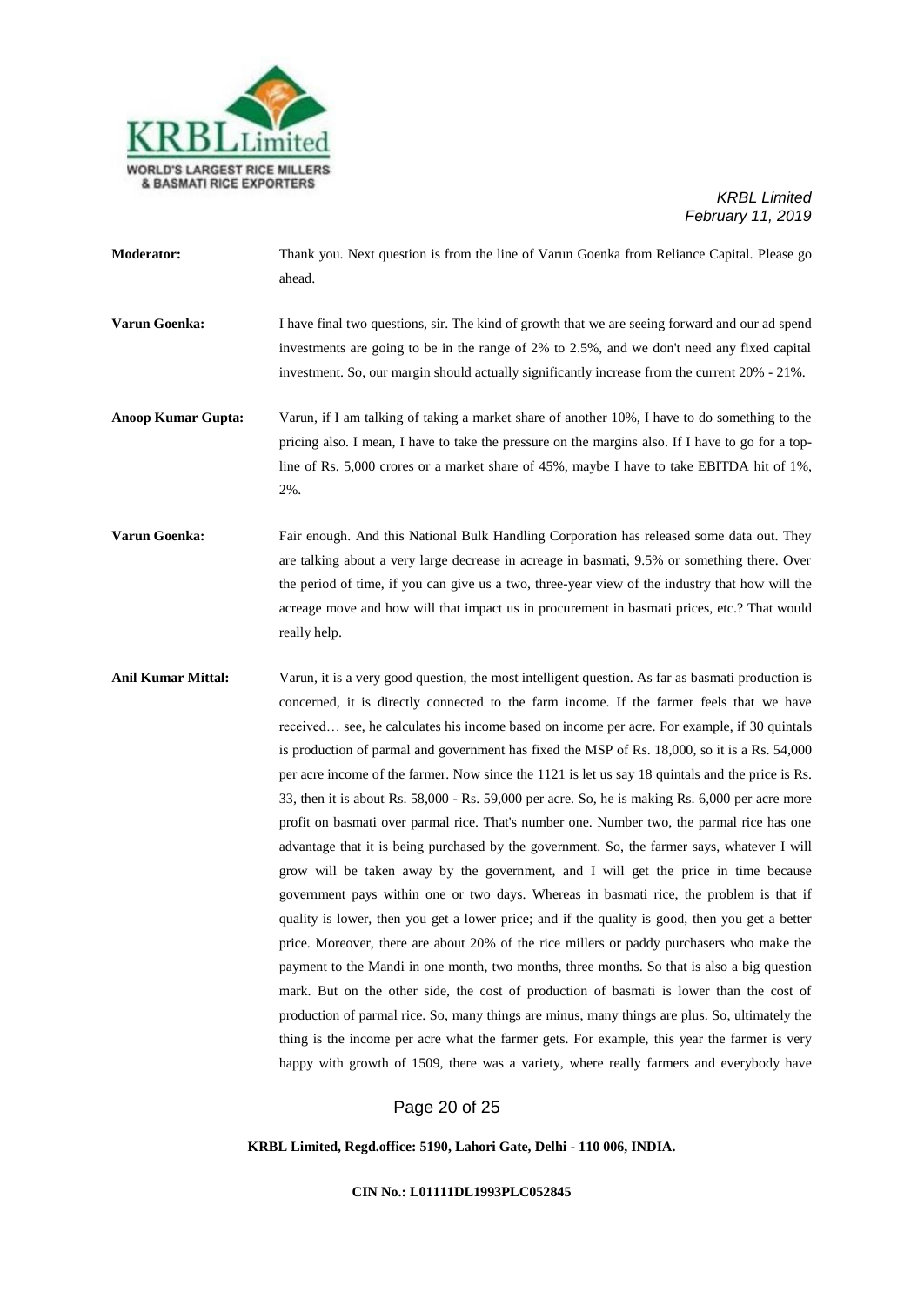

made money. Next year we are thinking that this crop might jump to another, whatever was the production this year, it might jump by 20%. So, this is how the farmer decides to sow the field.

- **Varun Goenka:** Okay. But in our contact farming operations do we guide the farmers, sir? Or the farmer makes a choice on the seed, depending upon our end market demand?
- **Anil Kumar Mittal:** See, there are about 50% farmers who agree what we tell them to grow this, grow like this. 50% of the farmers who say, no Mr. Mittal, we want 1509, we want Pusa basmati. So, 50% is 100% what we say and 50% is the farmer's demand.

**Moderator:** Thank you. Next question is from the line of Resham Jain from DSP Mutual Fund. Please go ahead.

**Resham Jain:** Yes. Sir, just one question. Post GST we have seen the tax rate being different for a branded guy versus someone who is just selling basmati rice. So, has there been any developments on that side?

- **Anoop Kumar Gupta:** Well, definitely, we have a challenge, especially on a bulk pack, we have a challenge of 5%. But you see, after GST my sales have gone up. There is more of consumer demand and in consumer market as I told before also that there are very less brands, so my competition is limited to three, four brands. So, demand of India Gate has increased. But GST has really, the wholesale sale which is institutional sale, which is 25kg packed biryani rice, it has created some problem for us.
- **Resham Jain:** Okay. So, has the margin got impacted? Because you have said volume is almost same. So, has the margin got impacted because of this
- **Anoop Kumar Gupta:** We have passed the total GST to the consumer.

**Resham Jain:** Okay. How big is this category, sir, in your overall scheme of things in the domestic business?

- **Anoop Kumar Gupta:** You mean in KRBL?
- **Resham Jain:** Yes.
- **Anoop Kumar Gupta:** It is 50% of the top-line.

Page 21 of 25

#### **KRBL Limited, Regd.office: 5190, Lahori Gate, Delhi - 110 006, INDIA.**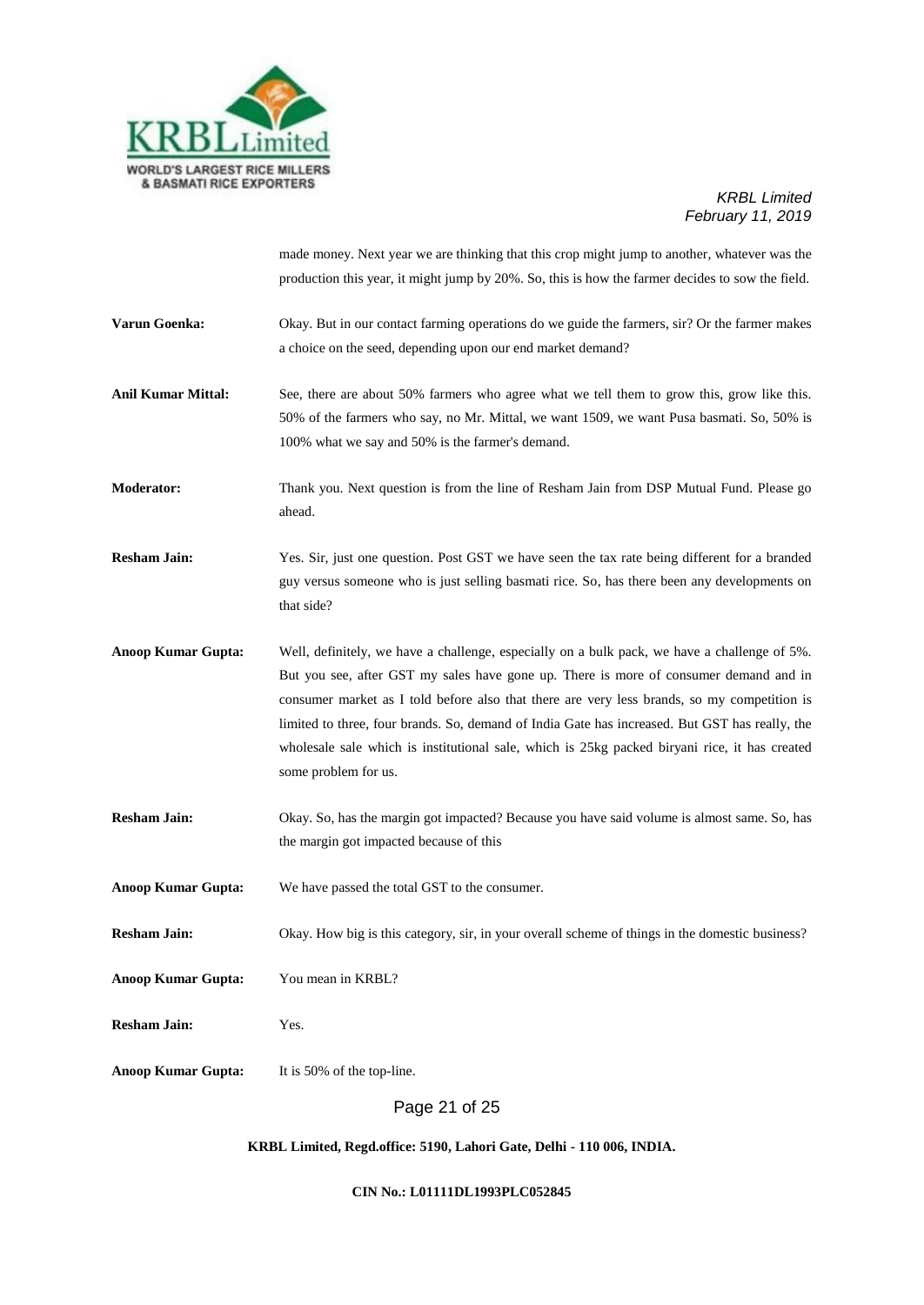

- **Resham Jain:** Okay. And sir, on more question, I don't know whether you have answered this during the call. But this European pesticide related issues, which we have been reading in the newspapers and all, how is the current status in terms of the European retailers, how are they seeing the pesticide issue?
- **Anil Kumar Mittal:** They have become more stringent, exports have definitely fallen. This year they have purchased their 70% demand from Pakistan. Pakistan is not able to offer to any other country other than Europe. And in recent gulf food, already the Basmati Rice Association of Europe has kept one meeting with the Indian exporter, and let us see what they have to say during that meeting.
- **Resham Jain:** So, what is the issue they are finding in India versus buying from Pakistan?
- **Anil Kumar Mittal:** Pesticides residues, because people do not use pesticides in the Pakistan because farmer is much poorer than India. In India, the farmers, especially the Basmati growing farmer in Punjab and Haryana and UP are comparatively much, much richer and they use pesticide, because the cost of the pesticide is just Rs. 1,000 an acre. So, what the farmer is doing is that to save his farm he is using 1.5x, he says, okay, let the Rs. 500 be more, but my farm should be saved, which we have been teaching them for the last two years that you are losing Rs. 500, plus you are spoiling your crop. So, this year we find that comparatively we see four, five years the pesticide residues are much lower, but not in confirmation to the European standards. I think it might take another one year to come to the European standards.
- **Resham Jain:** Okay. And is it possible for you, when you procure the rice, to check and verify whether how much residue is there or not?
- **Anil Kumar Mittal:** No. It can be through contact farming at the time of purchase, it is not possible. We have thrown a tender worldwide that if somebody can give us a lab model whereby on the spot we can find out the pesticide residue. But we have not received any positive answer till date.
- **Moderator:** Thank you. Next question is from the line of Ashish Jugani from Kotak Asset Management. Please go ahead.

Page 22 of 25 **Ashish Jugani:** Yes. I had a question with regards to this demand notice that you mentioned. From what I understand, you mentioned that the primary reason for the demand notice has been on disallowance for the paddy purchase. So, just wanted to understand if you had any information

**KRBL Limited, Regd.office: 5190, Lahori Gate, Delhi - 110 006, INDIA.**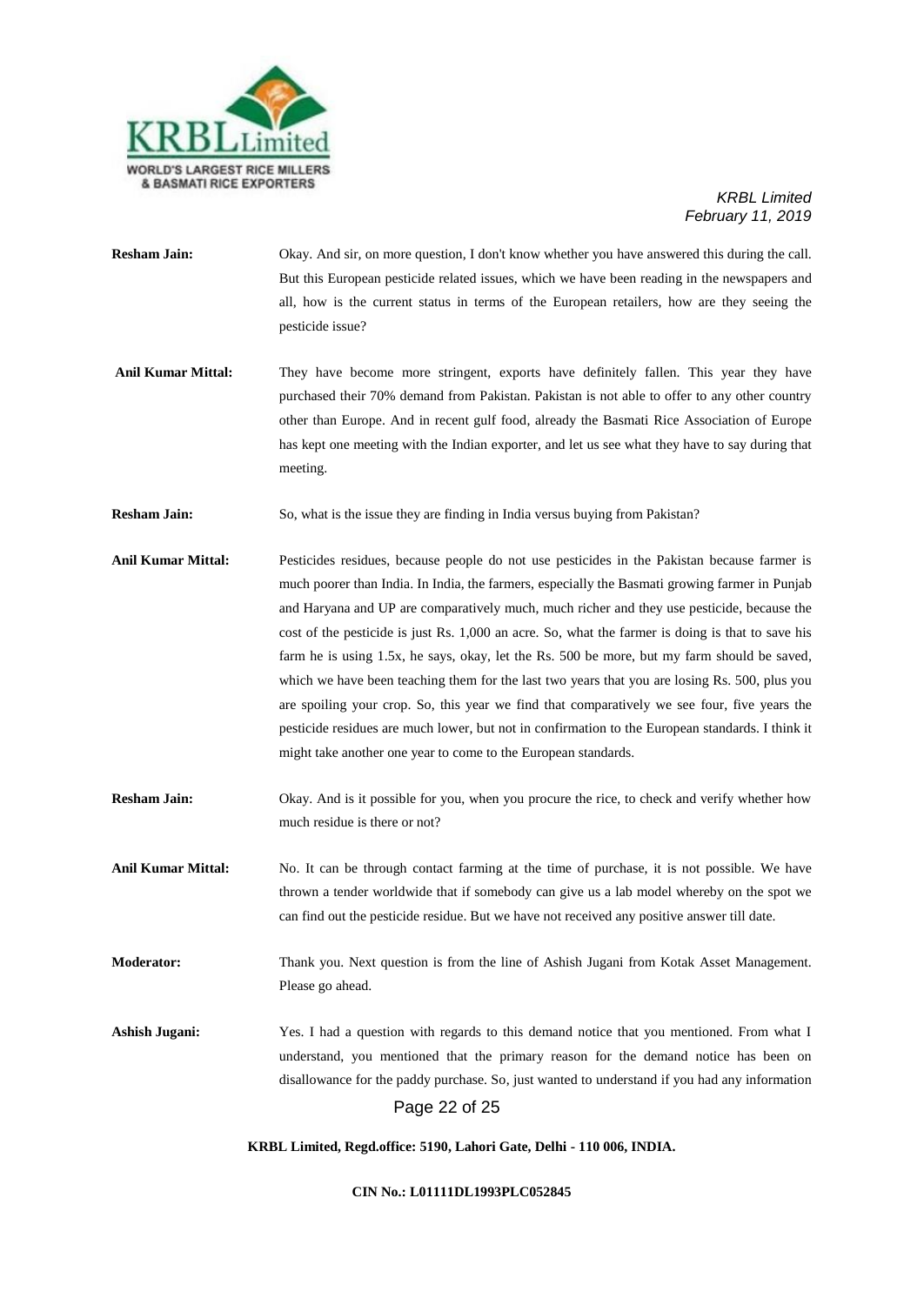

whether this kind of practice was used for other players as well where, because it is something which is an industry issue that has come up or is it only specific to KRBL?

- **Anoop Kumar Gupta:** Tell me, I told you in Punjab, Haryana, I am buying through a proper banking channel. But those arthiyas are paying to the farmer in cash. According to the Income tax, those all arthiyas income should be added, and that amount would be in lakh crores. 2010 to 2017, in India payment for agriculture produced to the farmer must be to the tune of Rs. 2 lakh crores, Rs. 3 lakh crores, even more. So, everybody in the trade is giving cash payment to the farmer only. It is only Mr. Modi, due to Mr. Modi in 2018 when all farmers got their bank accounts, 2016 or 2018 whatever where all farmers got their bank accounts opened and everyone started accepting cheque.
- **Ashish Jugani:** Sure. No, my only reason to check was that this disallowance is only, I mean, you have only seen it with regards to KRBL or also some other industry people have also witnessed the same?

**Anoop Kumar Gupta:** No, according to me I have seen for the first time, I was surprised.

**Anil Kumar Mittal:** It is a maiden order.

Anil Kumar Mittal: And let me tell you, it is also out of the context, it should not be told in public domain. Even people, those who have written this order were themselves confused why this order has been made. I don't want to discuss this thing on telephone too much. The people themselves are confused.

**Moderator:** Thank you. We take the last question from Jaspreet Singh from VA Capital. Please go ahead.

**Jaspreet Singh:** Sir, I just wanted to ask, are we supplying to these new e-comm biryani guys, Biryani By Kilo and Behrouz? And if so, can we gain some advertising marketing leverage through these guys?

**Anoop Kumar Gupta:** Jaspreet, these people are so commercial. I tell you openly, I have signed a contract with Behrouz, and it is for the full year, and the quantity is 3,000 tons, big quantity. Adani, they are saying if you want the advertisement, give a cut of Rs. 10 a kilo. It is not commercially viable. I said, this is the rice, this is the price, you want to take it or not? I don't want any advertisement.

## Page 23 of 25

**KRBL Limited, Regd.office: 5190, Lahori Gate, Delhi - 110 006, INDIA.**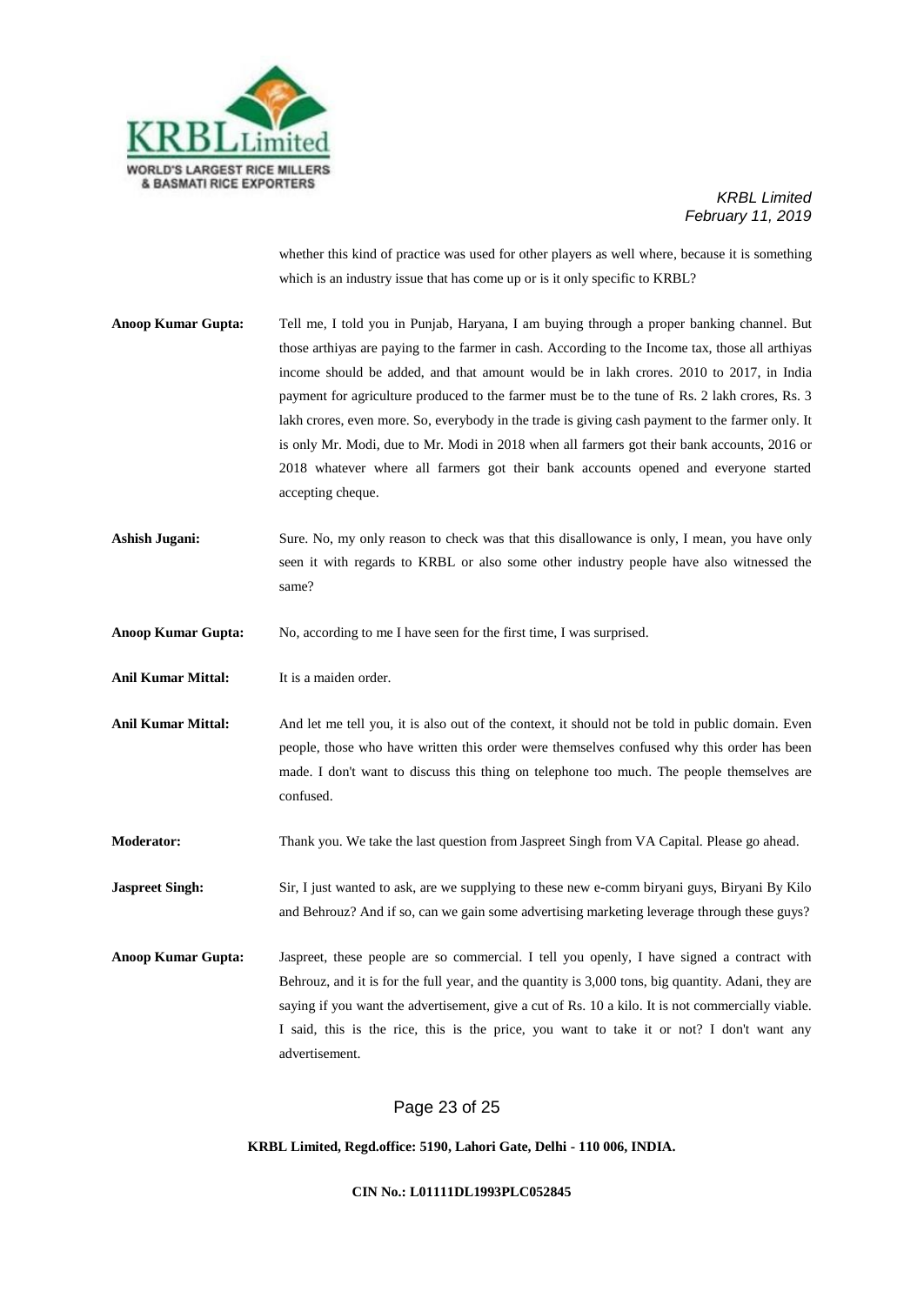

**Jaspreet Singh:** But is it not true that only we are doing two years and maybe we can do some marketing part where we supply them two years old rice under India Gate?

**Anoop Kumar Gupta:** They don't want to spend their money. They don't want to spend their money for buying two years aged rice. These all institutional guys want the cheapest rice and they want the best price. So, we are also smart, they are also smart.

- **Anil Kumar Mittal:** Jaspreet, though I do not look after domestic, but these are the questions when you come, we will tell you many stories in the past of 5-star hotels who are charging Rs. 2,000 for a biryani. And when they come to buy rice, what they talk, it is not to be discussed in a conference, when you will come we will discuss with you.
- **Moderator:** Thank you very much. Well, ladies and gentlemen, that was the last question for today. I would now like to hand the conference over to Mr. Amandeep Singh for his closing comments. Over to you, Mr. Amandeep Singh.
- **Amandeep Singh Grover:** I thank Mr. Anil, Mr. Anoop and Mr. Rakesh for taking out their time and answering everyone's questions so patiently. On behalf of Ambit Capital, I wish you all the very best for the remaining of the year. And thank you, everyone, for joining the call. I now hand over the call to the management for their closing comments. Over to you, sir.
- **Rakesh Mehrotra:** Thank you very much for attending the conference. And it was our pleasure to answer your questions. If any questions remain unanswered or you need any more details, you are most welcome to write to us, and we will attend to your queries/mail as soon as possible. Thank you very much.
- **Moderator:** Thank you very much. Ladies and gentlemen, on behalf of Ambit Capital, we conclude today's conference. Thank you for joining. You may disconnect your lines now.

(This document has been edited for readability purposes)

Page 24 of 25

## **KRBL Limited, Regd.office: 5190, Lahori Gate, Delhi - 110 006, INDIA.**